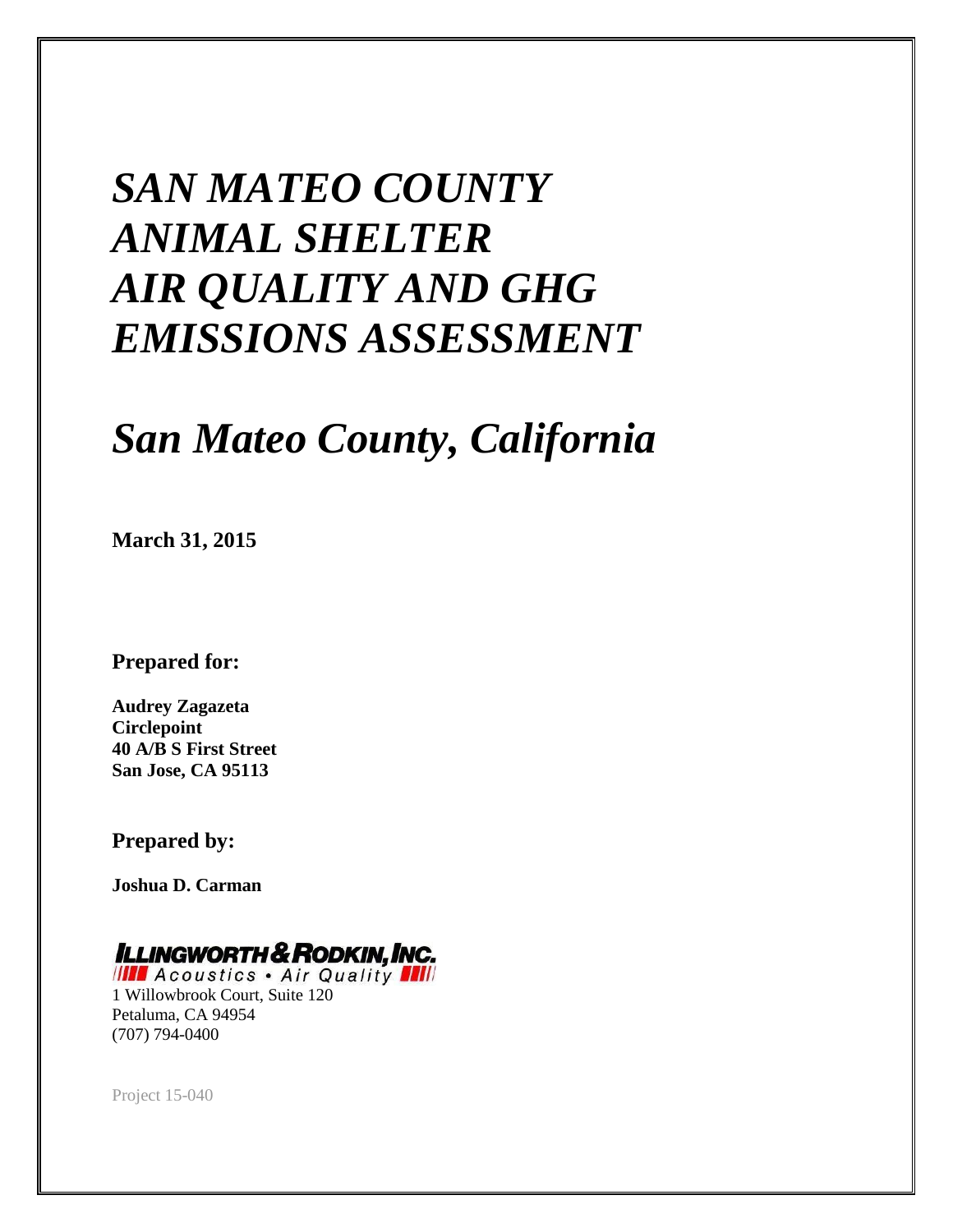#### **Introduction**

The purpose of this report is to address Air Quality and Greenhouse Gas (GHG) emission impacts associated with the proposed San Mateo County Animal Shelter at 12 Airport Boulevard in San Mateo, California. We understand that the proposed project includes the demolition of the existing SPCA facilities and construction of a new SPCA animal shelter facility. The new facility is anticipated to operate at a similar to less capacity than the existing animal shelter. The site is relatively flat and would not require substantial grading. Air Quality and GHG impacts could occur due to temporary construction emissions and as a result of direct and indirect emissions from use of the new shelter. This analysis was conducted following guidance provided by the Bay Area Air Quality Management District (BAAQMD).

#### **Setting**

The project is located in the northern portion of the San Mateo County, which is in the San Francisco Bay Area Air Basin. Ambient air quality standards have been established at both the State and Federal level. The Bay Area meets all ambient air quality standards with the exception of ground-level ozone, respirable particulate matter (PM<sub>10</sub>), and fine particulate matter (PM<sub>2.5</sub>).

High ozone levels are caused by the cumulative emissions of reactive organic gases (ROG) and nitrogen oxides (NOx). These precursor pollutants react under certain meteorological conditions to form high ozone levels. Controlling the emissions of these precursor pollutants is the focus of the Bay Area's attempts to reduce ozone levels. The highest ozone levels in the Bay Area occur in the eastern and southern inland valleys that are downwind of air pollutant sources. High ozone levels aggravate respiratory and cardiovascular diseases, reduced lung function, and increase coughing and chest discomfort.

Particulate matter is another problematic air pollutant of the Bay Area. Particulate matter is assessed and measured in terms of respirable particulate matter or particles that have a diameter of 10 micrometers or less (PM<sub>10</sub>) and fine particulate matter where particles have a diameter of 2.5 micrometers or less (PM<sub>2.5</sub>). Elevated concentrations of  $PM_{10}$  and  $PM_{2.5}$  are the result of both region-wide (or cumulative) emissions and localized emissions. High particulate matter levels aggravate respiratory and cardiovascular diseases, reduce lung function, increase mortality (e.g., lung cancer), and result in reduced lung function growth in children.

Toxic air contaminants (TAC) are a broad class of compounds known to cause morbidity or mortality (usually because they cause cancer) and include, but are not limited to, the criteria air pollutants. TACs are found in ambient air, especially in urban areas, and are caused by industry, agriculture, fuel combustion, and commercial operations (e.g., dry cleaners). TACs are typically found in low concentrations, even near their source (e.g., diesel particulate matter near a freeway). Because chronic exposure can result in adverse health effects, TACs are regulated at the regional, State, and Federal level.

Diesel exhaust is the predominant TAC in urban air and is estimated to represent about three-quarters of the cancer risk from TACs (based on the Bay Area average). According to the California Air Resources Board (CARB), diesel exhaust is a complex mixture of gases, vapors, and fine particles. This complexity makes the evaluation of health effects of diesel exhaust a complex scientific issue. Some of the chemicals in diesel exhaust, such as benzene and formaldehyde, have been previously identified as TACs by the CARB, and are listed as carcinogens either under the State's Proposition 65 or under the Federal Hazardous Air Pollutants programs.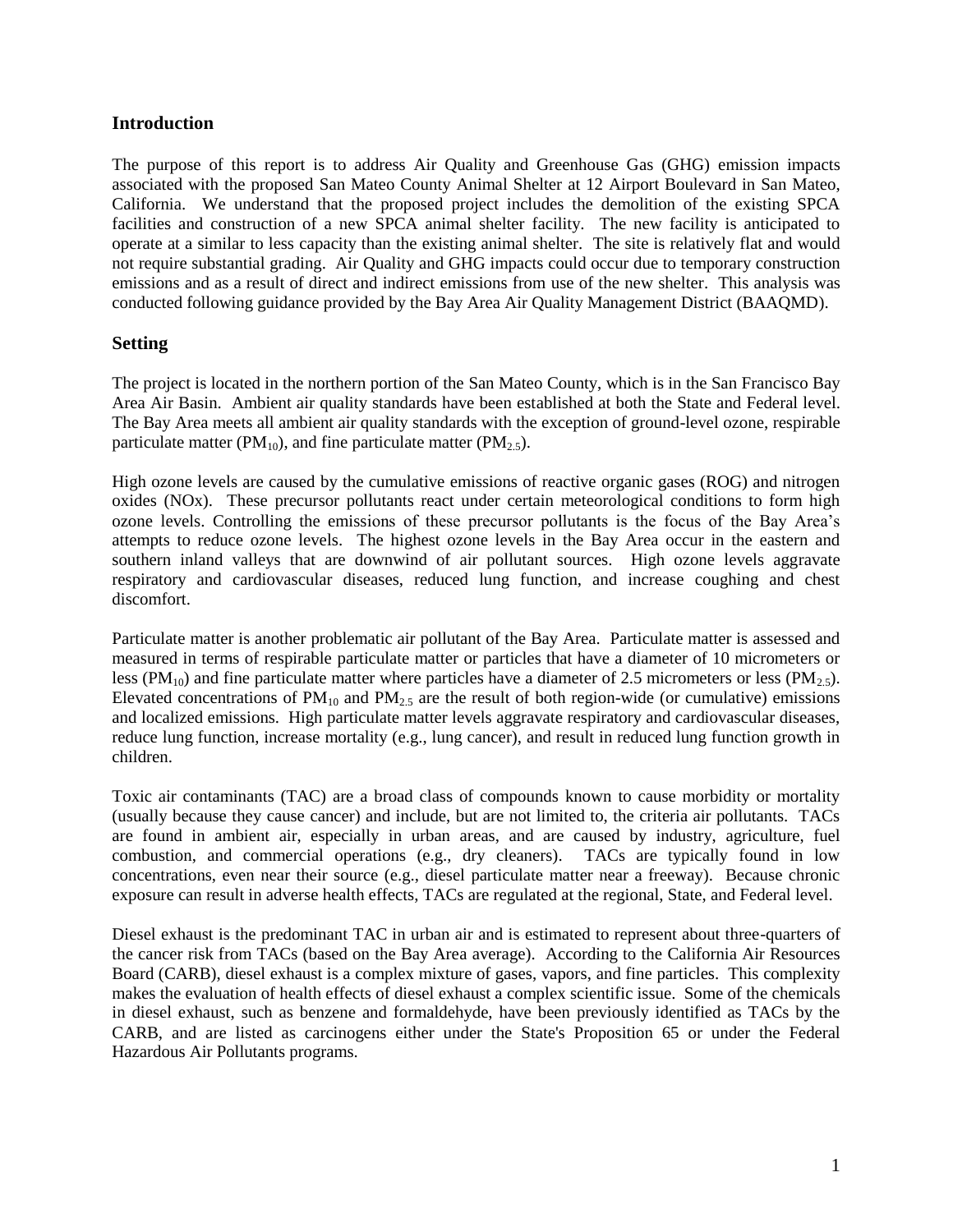CARB has adopted and implemented a number of regulations for stationary and mobile sources to reduce emissions of diesel particulate matter (DPM). Several of these regulatory programs affect medium and heavy duty diesel trucks that represent the bulk of DPM emissions from California highways. These regulations include the solid waste collection vehicle (SWCV) rule, in-use public and utility fleets, and the heavy-duty diesel truck and bus regulations. In 2008, CARB approved a new regulation to reduce emissions of DPM and nitrogen oxides from existing on-road heavy-duty diesel fueled vehicles.<sup>1</sup> The regulation requires affected vehicles to meet specific performance requirements between 2014 and 2023, with all affected diesel vehicles required to have 2010 model-year engines or equivalent by 2023. These requirements are phased in over the compliance period and depend on the model year of the vehicle.

The BAAQMD is the regional agency tasked with managing air quality in the region. At the State level, the CARB (a part of the California Environmental Protection Agency [EPA]) oversees regional air district activities and regulates air quality at the State level. The BAAQMD has recently published the California Environmental Quality Act (CEQA) Air Quality Guidelines that are used in this assessment to evaluate air quality impacts of projects. $<sup>2</sup>$ </sup>

#### Sensitive Receptors

There are groups of people more affected by air pollution than others. CARB has identified the following persons who are most likely to be affected by air pollution: children under 14, the elderly over 65, athletes, and people with cardiovascular and chronic respiratory diseases. These groups are classified as sensitive receptors. Locations that may contain a high concentration of these sensitive population groups include residential areas, hospitals, daycare facilities, elder care facilities, elementary schools, and parks. The closest off-site sensitive receptors are residences located over 600 feet to the southwest of the project site on N. Idaho Street. The project would not introduce any new sensitive receptors to the area.

#### **Significance Thresholds**

 $\overline{a}$ 

In June 2010, BAAQMD adopted thresholds of significance to assist in the review of projects under CEQA. These Thresholds were designed to establish the level at which BAAQMD believed air pollution emissions would cause significant environmental impacts under CEQA and were posted on BAAQMD's website and included in the Air District's updated CEQA Guidelines (updated May 2011). The significance thresholds identified by BAAQMD and used in this analysis are summarized in Table 1.

BAAQMD's adoption of significance thresholds contained in the 2011 CEQA Air Quality Guidelines was called into question by an order issued March 5, 2012, in California Building Industry Association (CBIA) v. BAAQMD (Alameda Superior Court Case No. RGI0548693). The order requires BAAQMD to set aside its approval of the thresholds until it has conducted environmental review under CEQA. The ruling made in the case concerned the environmental impacts of adopting the thresholds and how the thresholds would indirectly affect land use development patterns. In August 2013, the Appellate Court struck down the lower court's order to set aside the thresholds. However, this litigation remains pending as the California Supreme Court recently accepted a portion of CBIA's petition to review the appellate court's decision to uphold BAAQMD's adoption of the thresholds. The specific portion of the argument to be considered is in regard to whether CEQA requires consideration of the effects of the environment on a project (as contrasted to the effects of a proposed project on the environment). Therefore, the significance thresholds contained in the 2011 CEQA Air Quality Guidelines are applied to this project.

<sup>&</sup>lt;sup>1</sup> Available online[: http://www.arb.ca.gov/msprog/onrdiesel/onrdiesel.htm.](http://www.arb.ca.gov/msprog/onrdiesel/onrdiesel.htm) Accessed: March 31, 2015.

<sup>&</sup>lt;sup>2</sup> Bay Area Air Quality Management District, 2011. BAAQMD CEQA Air Quality Guidelines. May.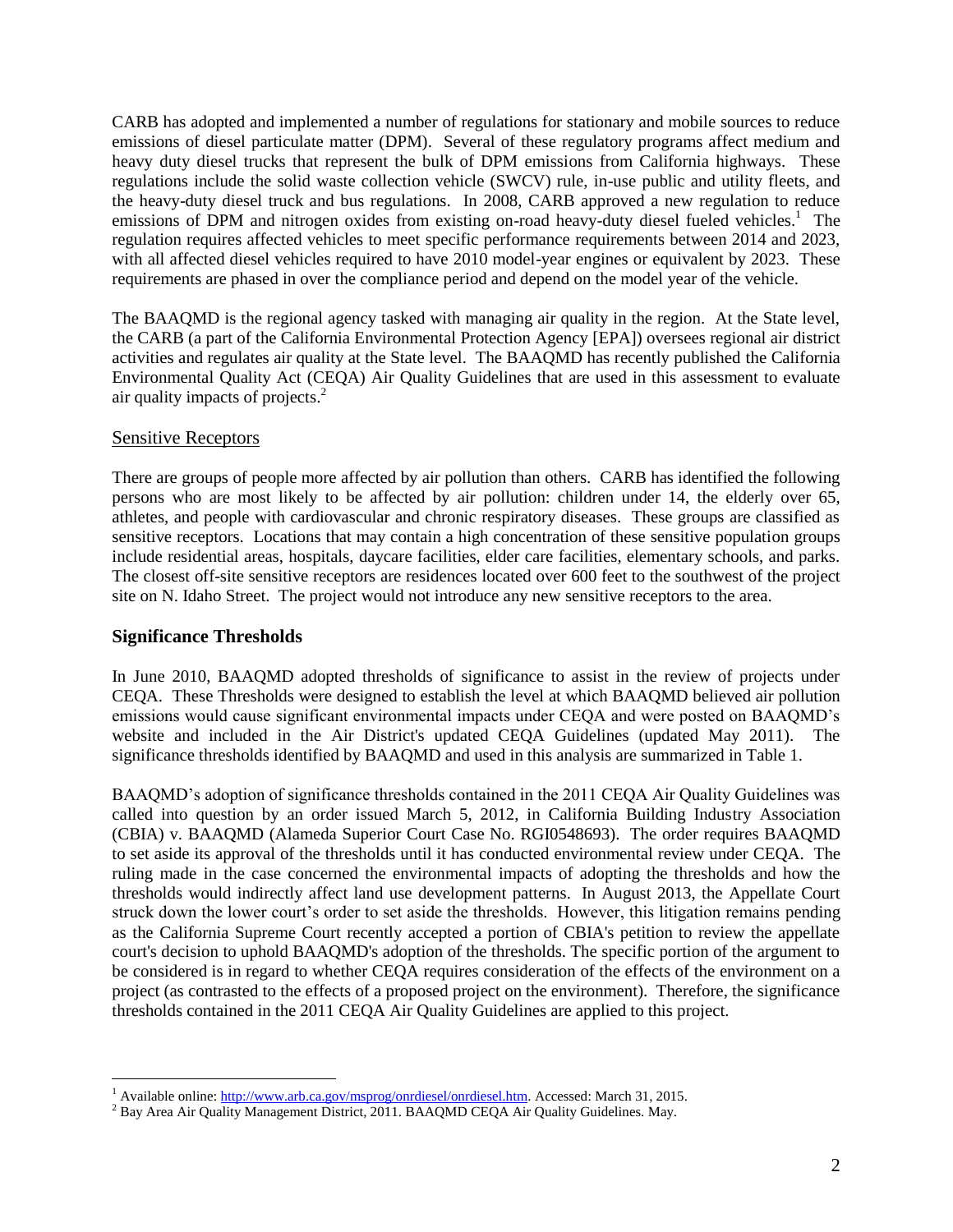|                                                 | <b>Construction Thresholds</b>                                                                                                                                                                                                                                                                                                      |                                                                                                                    | <b>Operational Thresholds</b>                               |  |  |  |  |
|-------------------------------------------------|-------------------------------------------------------------------------------------------------------------------------------------------------------------------------------------------------------------------------------------------------------------------------------------------------------------------------------------|--------------------------------------------------------------------------------------------------------------------|-------------------------------------------------------------|--|--|--|--|
| <b>Pollutant</b>                                | <b>Average Daily Emissions</b><br>(lbs.day)                                                                                                                                                                                                                                                                                         | <b>Average Daily</b><br><b>Emissions</b><br>(lbs.day)                                                              | <b>Annual Average</b><br><b>Emissions</b><br>(tons/year)    |  |  |  |  |
| <b>Criteria Air Pollutants</b>                  |                                                                                                                                                                                                                                                                                                                                     |                                                                                                                    |                                                             |  |  |  |  |
| <b>ROG</b>                                      | 54                                                                                                                                                                                                                                                                                                                                  | 54                                                                                                                 | 10                                                          |  |  |  |  |
| NO <sub>x</sub>                                 | 54                                                                                                                                                                                                                                                                                                                                  | 54                                                                                                                 | 10                                                          |  |  |  |  |
| $PM_{10}$                                       | 82                                                                                                                                                                                                                                                                                                                                  | 82                                                                                                                 | 15                                                          |  |  |  |  |
| PM <sub>2.5</sub>                               | 54                                                                                                                                                                                                                                                                                                                                  | 54                                                                                                                 | 10                                                          |  |  |  |  |
| CO                                              | Not Applicable                                                                                                                                                                                                                                                                                                                      |                                                                                                                    | 9.0 ppm (8-hour average) or $20.0$ ppm (1-<br>hour average) |  |  |  |  |
| <b>Fugitive Dust</b>                            | <b>Construction Dust Ordinance</b><br>or other Best Management<br>Practices                                                                                                                                                                                                                                                         | Not Applicable                                                                                                     |                                                             |  |  |  |  |
| <b>Health Risks and Hazards for New Sources</b> |                                                                                                                                                                                                                                                                                                                                     |                                                                                                                    |                                                             |  |  |  |  |
| <b>Excess Cancer Risk</b>                       |                                                                                                                                                                                                                                                                                                                                     | 10 per one million                                                                                                 |                                                             |  |  |  |  |
| Chronic or Acute Hazard<br>Index                |                                                                                                                                                                                                                                                                                                                                     | 1.0                                                                                                                |                                                             |  |  |  |  |
| Incremental annual<br>average PM <sub>2.5</sub> |                                                                                                                                                                                                                                                                                                                                     | $0.3 \mu g/m^3$                                                                                                    |                                                             |  |  |  |  |
|                                                 | Health Risks and Hazards for Sensitive Receptors (Cumulative from all sources within 1,000 foot<br>zone of influence) and Cumulative Thresholds for New Sources                                                                                                                                                                     |                                                                                                                    |                                                             |  |  |  |  |
| <b>Excess Cancer Risk</b>                       |                                                                                                                                                                                                                                                                                                                                     | 100 per one million                                                                                                |                                                             |  |  |  |  |
| Chronic Hazard Index                            |                                                                                                                                                                                                                                                                                                                                     | 10.0                                                                                                               |                                                             |  |  |  |  |
| Annual Average PM <sub>2.5</sub>                |                                                                                                                                                                                                                                                                                                                                     | $0.8 \ \mu g/m^3$                                                                                                  |                                                             |  |  |  |  |
| <b>Greenhouse Gas Emissions</b>                 |                                                                                                                                                                                                                                                                                                                                     |                                                                                                                    |                                                             |  |  |  |  |
| <b>GHG Annual Emissions</b>                     | Not Applicable                                                                                                                                                                                                                                                                                                                      | 1,100 metric tons, 4.6 metric tons per<br>capita, or consistency with a Qualified<br><b>GHG Reduction Strategy</b> |                                                             |  |  |  |  |
|                                                 | Note: ROG = reactive organic gases, NOx = nitrogen oxides, $PM_{10}$ = course particulate matter or particulates with<br>an aerodynamic diameter of 10 micrometers ( $\mu$ m) or less, PM <sub>2.5</sub> = fine particulate matter or particulates with an<br>aerodynamic diameter of $2.5\mu$ m or less; and GHG = greenhouse gas. |                                                                                                                    |                                                             |  |  |  |  |

**Table 1. Air Quality Significance Thresholds**

#### **Impacts and Mitigation Measures**

**Impact 1:** Conflict with or obstruct implementation of the applicable air quality plan? *Less than significant.*

The most recent clean air plan is the *Bay Area 2010 Clean Air Plan* that was adopted by BAAQMD in September 2010. The proposed project would not conflict with the latest Clean Air planning efforts since the project would have emissions well below the BAAQMD thresholds (see Impact 2). The project, at approximately 29,000 square feet (s.f.), is too small to exceed any of the significance thresholds and, thus, it is not required to incorporate project-specific transportation control measures listed in the latest Clean Air Plan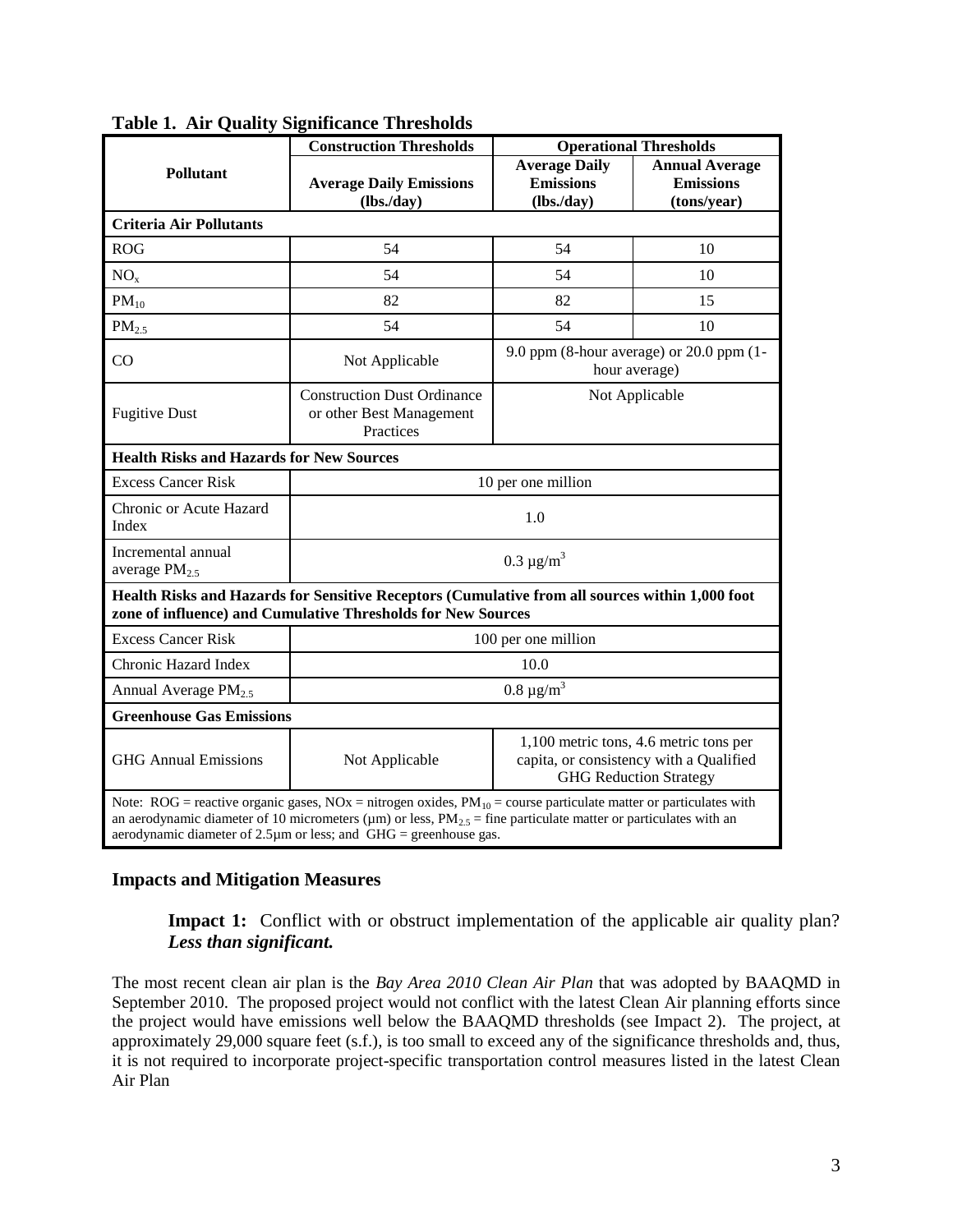**Impact 2:** Result in a cumulatively considerable net increase of any criteria pollutant for which the project region is non-attainment under an applicable Federal or State ambient air quality standard (including releasing emissions which exceed quantitative thresholds for ozone precursors)? *Less than significant.*

The Bay Area is considered a non-attainment area for ground-level ozone and  $PM_{2.5}$  under both the Federal Clean Air Act and the California Clean Air Act. The area is also considered non-attainment for PM<sub>10</sub> under the California Clean Air Act, but not the Federal Act. The area has attained both State and Federal ambient air quality standards for carbon monoxide. As part of an effort to attain and maintain ambient air quality standards for ozone and  $PM_{10}$ , the BAAQMD has established thresholds of significance for these air pollutants and their precursors. These thresholds are for ozone precursor pollutants (ROG and NOx),  $PM_{10}$  and  $PM_{2.5}$ , and apply to both construction period and operational period impacts.

Due to the project size, operational period emissions would be less than significant. In their 2011 update to the CEQA Air Quality Guidelines, BAAQMD identified the size of land use projects that could result in significant air pollutant emissions. For construction exhaust impacts, the medical office building size was identified at 277,000 s.f. For operational impacts, the project size was identified at 117,000 s.f. Since the project proposes 29,000 s.f., it is concluded that emissions would be below the BAAQMD significance thresholds for both construction exhaust and operational emissions. However, because the project proposes to demolish the existing building on-site, modeling of construction emissions was conducted to quantify project impacts. The California Emissions Estimator Model (CalEEMod) Version 2013.2.2 was used to predict emissions from demolition and construction of the site assuming full build out of the project. The project land use types and size were input to CalEEMod.

#### Construction Period Emissions

CalEEMod provided annual emissions for construction. CalEEMod provides emission estimates for both on-site and off-site construction activities. On-site activities are primarily made up of construction equipment emissions, while off-site activity includes worker and vendor truck traffic. The model default for construction equipment was based on a project of this type and size. The expected construction duration of 460 days was used in the model. The anticipated 29,645 s.f. for building demolition was entered into the model. *Attachment 1* includes the CalEEMod input and output values for construction emissions.

The proposed project land uses were input into CalEEMod, which included 29,000 s.f. entered as "Medical Office Building."

Average daily emissions were computed by dividing the total construction emissions by the number of construction days (approximately 460). Table 2 shows average daily construction emissions of ROG,  $NO<sub>X</sub>$ ,  $PM<sub>10</sub>$  exhaust, and  $PM<sub>2.5</sub>$  exhaust during construction of the project. As indicated in Table 2, predicted project emissions would not exceed the BAAQMD significance thresholds.

Construction activities, particularly during site preparation and grading, would temporarily generate fugitive dust in the form of  $PM_{10}$  and  $PM_{2.5}$ . Sources of fugitive dust would include disturbed soils at the construction site and trucks carrying uncovered loads of soils. Unless properly controlled, vehicles leaving the site would deposit mud on local streets, which could be an additional source of airborne dust after it dries. Fugitive dust emissions would vary from day to day, depending on the nature and magnitude of construction activity and local weather conditions. Fugitive dust emissions would also depend on soil moisture, silt content of soil, wind speed, and the amount of equipment operating. Larger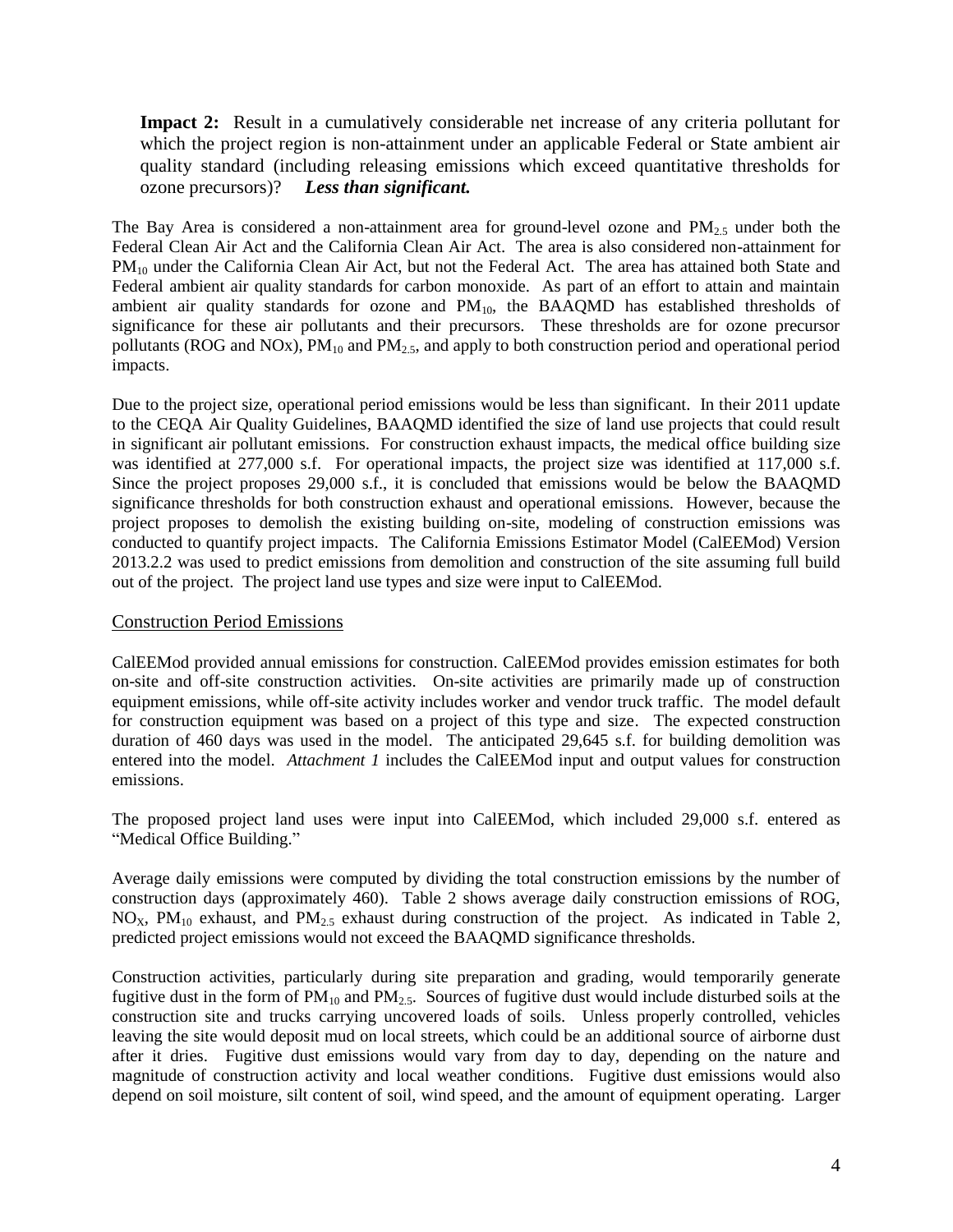dust particles would settle near the source, while fine particles would be dispersed over greater distances from the construction site. The BAAQMD CEQA Air Quality Guidelines consider these impacts to be less than significant if Best Management Practices are employed to reduce these emissions. Implementation of Mitigation Measure AQ-1 would reduce this impact to a level of *less than significant*.

|                                               |                |                | $PM_{10}$      | $PM_{2.5}$     |
|-----------------------------------------------|----------------|----------------|----------------|----------------|
| <b>Scenario</b>                               | <b>ROG</b>     | NOx            | <b>Exhaust</b> | <b>Exhaust</b> |
| 2016 Construction emissions (tons)            | $0.19$ tons    | $1.81$ tons    | $0.15$ tons    | $0.12$ tons    |
| 2017 Construction emissions (tons)            | $0.28$ tons    | $1.18$ tons    | $0.08$ tons    | $0.07$ tons    |
| Average daily emissions (pounds) <sup>1</sup> | 2.0 lbs.       | 13.0 lbs.      | 1.0 lbs.       | $0.8$ lbs.     |
| <b>BAAQMD</b> Thresholds (pounds per          | 54 lbs.        | .54 lbs.       | 82 lbs.        | 54 lbs.        |
| day)                                          |                |                |                |                |
| <b>Exceed Threshold?</b>                      | N <sub>0</sub> | N <sub>0</sub> | N <sub>0</sub> | N <sub>0</sub> |
| Note: $\frac{1}{1}$ Assumes 460 workdays.     |                |                |                |                |

| <b>Table 2. Construction Period Emissions</b> |  |
|-----------------------------------------------|--|
|                                               |  |

#### *Mitigation Measure AQ-1: Include measures to control dust emissions.*

Implementation of the measures recommended by BAAQMD and listed below would reduce the air quality and fugitive dust-related impacts associated with grading and new construction to a less than significant. The contractor shall implement the following Best Management Practices that are required of all projects:

- 1. All exposed surfaces (e.g., parking areas, staging areas, soil piles, graded areas, and unpaved access roads) shall be watered two times per day.
- 2. All haul trucks transporting soil, sand, or other loose material off-site shall be covered.
- 3. All visible mud or dirt track-out onto adjacent public roads shall be removed using wet power vacuum street sweepers at least once per day. The use of dry power sweeping is prohibited.
- 4. All vehicle speeds on unpaved roads shall be limited to 15 mph.
- 5. All roadways, driveways, and sidewalks to be paved shall be completed as soon as possible. Building pads shall be laid as soon as possible after grading unless seeding or soil binders are used.
- 6. Idling times shall be minimized either by shutting equipment off when not in use or reducing the maximum idling time to 5 minutes (as required by the California airborne toxics control measure Title 13, Section 2485 of California Code of Regulations [CCR]). Clear signage shall be provided for construction workers at all access points.
- 7. All construction equipment shall be maintained and properly tuned in accordance with manufacturer's specifications. All equipment shall be checked by a certified mechanic and determined to be running in proper condition prior to operation.
- 8. Post a publicly visible sign with the telephone number and person to contact at the Lead Agency regarding dust complaints. This person shall respond and take corrective action within 48 hours. The Air District's phone number shall also be visible to ensure compliance with applicable regulations.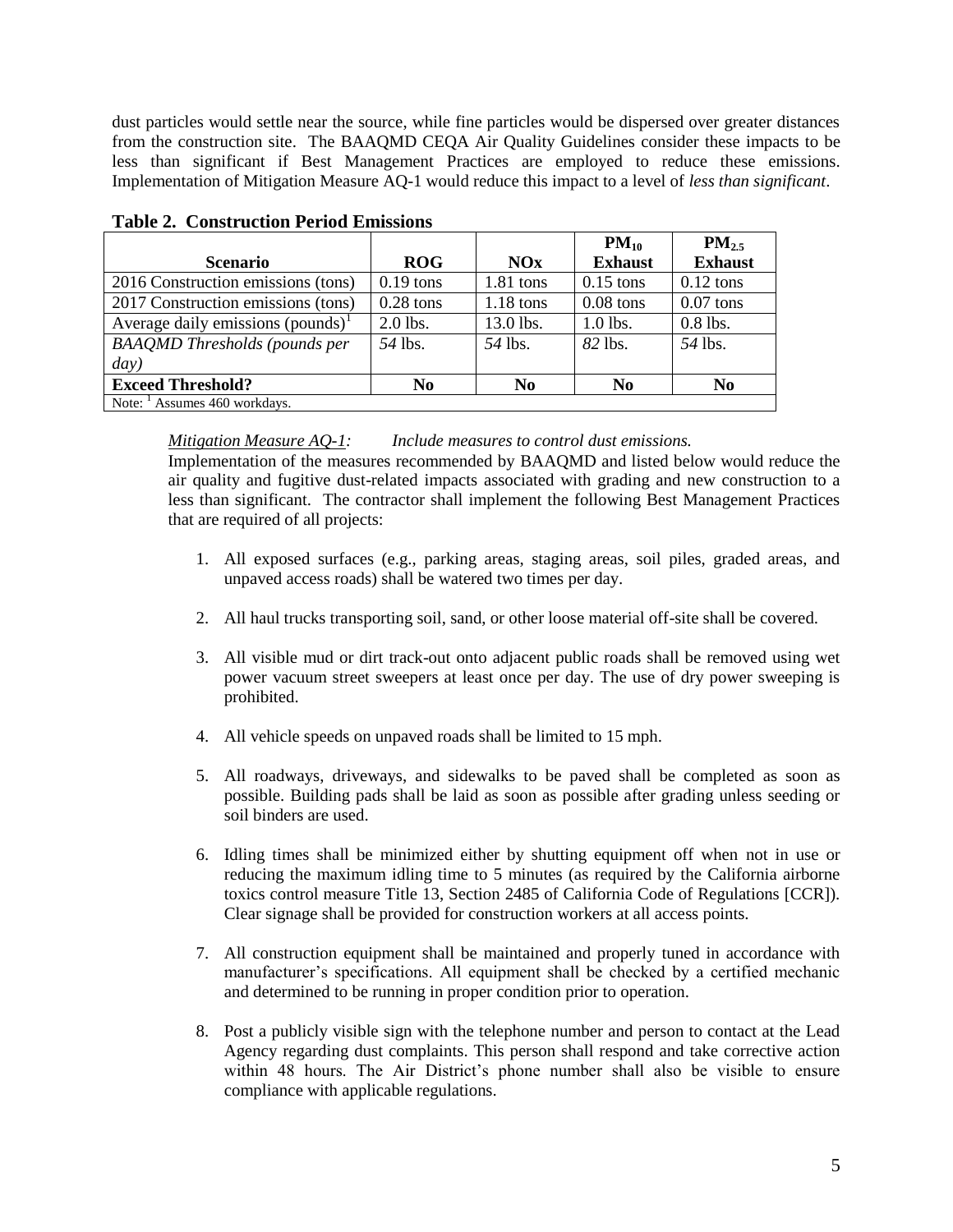**Impact 3:** Violate any air quality standard or contribute substantially to an existing or projected air quality violation? *Less than significant.*

As discussed under Impact 2, the project would have emissions less than the BAAQMD screening size for evaluating impacts related to ozone and particulate matter. Therefore, the project would not contribute substantially to existing or projected violations of those standards. Carbon monoxide emissions from traffic generated by the project would be the pollutant of greatest concern at the local level. Congested intersections with a large volume of traffic have the greatest potential to cause high-localized concentrations of carbon monoxide. Air pollutant monitoring data indicate that carbon monoxide levels have been at healthy levels (i.e., below State and Federal standards) in the Bay Area since the early 1990s. As a result, the region has been designated as attainment for the standard. The highest measured level over any 8-hour averaging period during the last 3 years in the Bay Area is less than 3.0 parts per million (ppm), compared to the ambient air quality standard of 9.0 ppm. Intersections affected by the project would have traffic volumes less than the BAAQMD screening criteria and, thus, would not cause a violation of an ambient air quality standard or have a considerable contribution to cumulative violations of these standards.<sup>3</sup>

**Impact 4:** Expose sensitive receptors to substantial pollutant concentrations? *Less than significant.*

Operation of the project is not expected to cause any localized emissions that could expose sensitive receptors to unhealthy air pollutant levels. No stationary sources of TACs, such as generators, are proposed as part of the project. Construction activity would generate dust and equipment exhausts on a temporary basis. The project would not introduce any new sensitive receptors to the area. Construction equipment and associated heavy-duty truck traffic generate diesel exhaust, which is a known TAC. Diesel exhaust and  $PM_{2.5}$  can pose both potential health and nuisance impacts to nearby receptors. However, the nearest sensitive receptors are residences located over 600 feet to the southwest of the project site on N. Idaho Street. At this distance, excess cancer risk and non-cancer impacts to residences are not expected to exceed BAAQMD significance thresholds. Implementation of the Mitigation Measure AQ-1 would reduce impacts from fugitive dust to a level of *less than significant*.

**Impact 5:** Create objectionable odors affecting a substantial number of people? *Less than significant.*

The project would generate localized emissions of diesel exhaust during construction equipment operation and truck activity. These emissions may be noticeable from time to time by adjacent receptors. However, they would be localized and are not likely to adversely affect people off site by resulting in confirmed odor complaints. The project would not include any sources of significant odors that would cause complaints from surrounding uses. This would be a *less-than-significant* impact.

Impact 6: Generate greenhouse gas emissions, either directly or indirectly, that may have a significant impact on the environment? *Less than significant.*

The BAAQMD May 2011 CEQA Guidelines included GHG emissions-based significance thresholds. These thresholds include a "bright-line" emissions level of 1,100 metric tons (MT) per year for land-use type projects and 10,000 MT per year for stationary sources. Land use projects with emissions above the

 $\overline{a}$ 

<sup>&</sup>lt;sup>3</sup> For a land-use project type, the BAAQMD CEQA Air Quality Guidelines state that a proposed project would result in a less than significant impact to localized carbon monoxide concentrations if the project would not increase traffic at affected intersections to more than 44,000 vehicles per hour.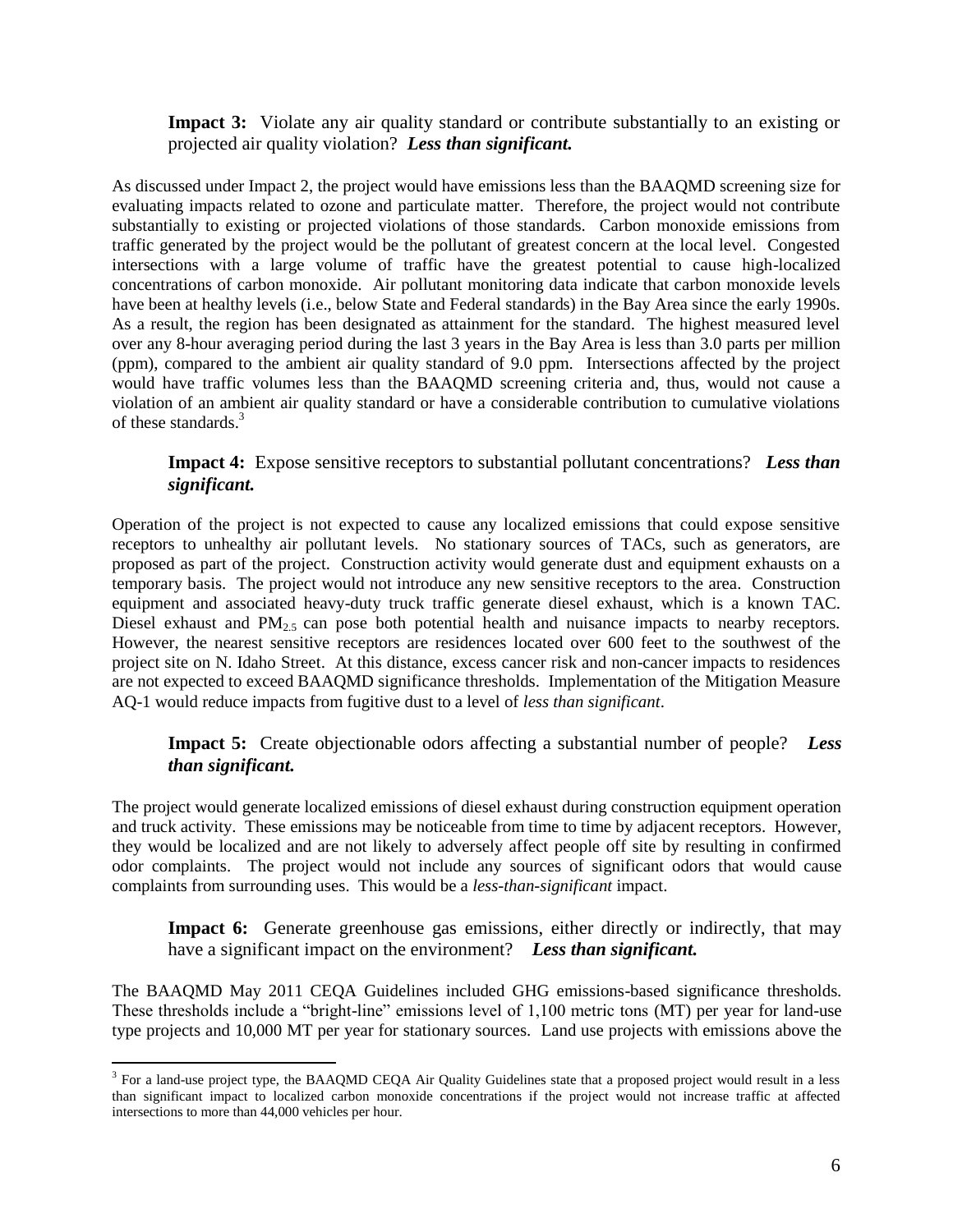1,100 MT per year threshold would then be subject to a GHG efficiency threshold of 4.6 MT per year per capita. Projects with emissions above the thresholds would be considered to have an impact, which, cumulatively, would be significant. The City of San Mateo is in the process of adopting a Qualified GHG Reduction Strategy. However, because the Strategy has not been formally adopted, GHG emissions from the proposed project are quantified and evaluated below.

#### CalEEMod Modeling

CalEEMod was also used to predict GHG emissions from operation of the site assuming full build-out of the project. The project land use types, size, and other project-specific information were input to the model. The use of this model for evaluating emissions from land use projects is recommended by BAAQMD. Unless otherwise noted below, the CalEEMod model defaults for San Mateo County were used. CalEEMod provides emissions for transportation, areas sources, electricity consumption, natural gas combustion, electricity usage associated with water usage and wastewater discharge, and solid waste land filling and transport. CalEEMod output worksheets are included in *Attachment 1*.

#### *Land Use Descriptions*

The proposed project land uses were input into CalEEMod, which included 29,000 s.f. of "Medical Office Building."

#### *Trip Generation Rates*

The default trip rate, lengths, and trip types specified by CalEEMod for San Mateo County were used.

#### *Model Year*

The model uses mobile emission factors from the CARB's EMFAC2011 model. This model is sensitive to the year selected, since vehicle emissions have and continue to be reduced due to fuel efficiency standards and low carbon fuels. The year 2018 was analyzed since it is the first full year that the built-out project could conceivably be occupied based on the proposed construction duration.

#### *Energy*

Emissions rates associated with electricity consumption were adjusted to account for Pacific Gas & Electric utility's (PG&E) most recent independently verified carbon dioxide  $(CO<sub>2</sub>)$  intensity rate. CalEEMod uses a default rate of  $641.35$  pounds of  $CO<sub>2</sub>$  per megawatt of electricity produced. The most recent verified rate for PG&E is 445 pounds of  $CO<sub>2</sub>$  per megawatt of electricity delivered.<sup>4</sup>

The 2013 Title 24 Building Standards became effective July 1, 2014 and are predicted to use 25 percent less energy for lighting, heating, cooling, ventilation, and water heating than the 2008 standards that CalEEMod incorporates.<sup>5</sup> Therefore, the CalEEMod run was adjusted to account for the greater energy efficiency.

#### *Other Inputs*

 $\overline{a}$ 

Default model assumptions for GHG emissions associated with area sources, solid waste generation, and water/wastewater use were applied to the project.

#### Construction Emissions

GHG emissions associated with construction were computed to be 279 MT of  $CO<sub>2</sub>e$ , anticipated to occur

<sup>4</sup> PG&E, 2015. *Fighting Climate Change*. Available on-line at:

[http://www.pge.com/en/about/environment/pge/climate/index.page.](http://www.pge.com/en/about/environment/pge/climate/index.page) Accessed: March 31, 2015.

<sup>5</sup> California Energy Commission, 2012. *2013 Building Energy Efficiency Standards FAQ*. May.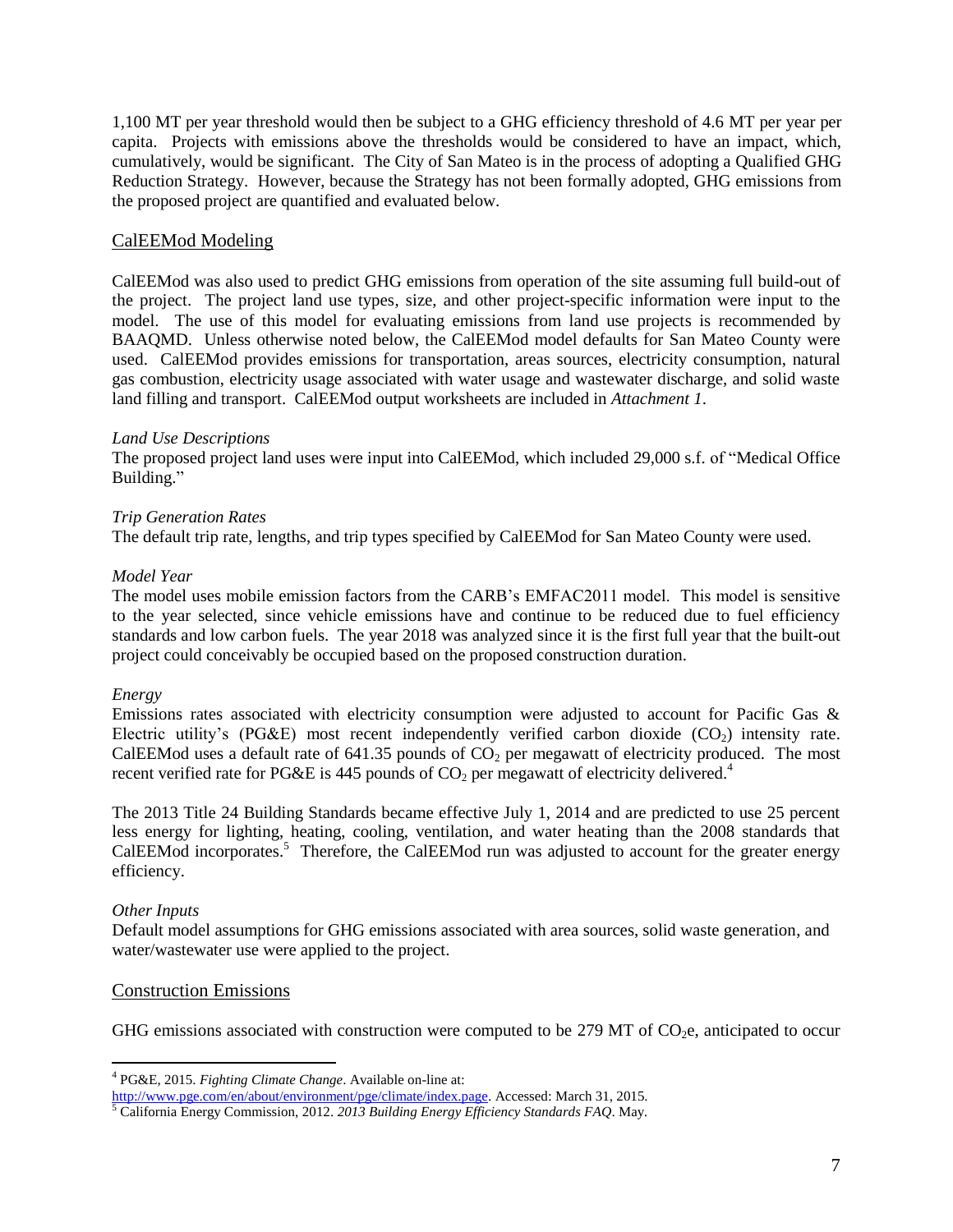over the entire construction period. These are the emissions from on-site operation of construction equipment, vendor truck trips, and worker trips. Neither the County, the City, nor BAAQMD have an adopted Threshold of Significance for construction-related GHG emissions, though BAAQMD recommends quantifying emissions and disclosing that GHG emissions would occur during construction. BAAQMD also encourages the incorporation of best management practices to reduce GHG emissions during construction where feasible and applicable. Best management practices assumed to be incorporated into construction of the proposed project include, but are not limited to: using local building materials of at least 10 percent and recycling or reusing at least 50 percent of construction waste or demolition materials.

#### Operational Emissions

The CalEEMod model was used to predict daily emissions associated with operation of the fullydeveloped site under the proposed project. In 2017, annual emissions resulting from operation of the proposed project are predicted to be 810 MT of  $CO<sub>2</sub>e$ , as shown in Table 3. These emissions would not exceed the BAAQMD threshold of 1,100 MT of  $CO<sub>2</sub>e/yr$  even without netting out Existing GHG emissions, and, therefore, *this would be considered a less-than-significant impact*.

| <b>Source Category</b>        | <b>2018 Project Emissions</b>     |
|-------------------------------|-----------------------------------|
| Area                          |                                   |
| <b>Energy Consumption</b>     | 92                                |
| Mobile                        | 566                               |
| <b>Solid Waste Generation</b> | 143                               |
| Water Usage                   |                                   |
| <b>Project Total</b>          |                                   |
| <b>BAAQMD</b> Threshold       | $1,100$ MT CO <sub>2</sub> e/year |

**Table 3. Annual Project GHG Emissions (CO2e) in Metric Tons**

**Impact 7:** Conflict with an applicable plan, policy, or regulation adopted for the purpose of reducing the emissions of greenhouse gases? *No Impact.*

The project would be subject to new requirements under rule making developed at the State and local level regarding GHG emissions and be subject to local policies, such as the City Climate Action Plan, that may affect emissions of greenhouse gases.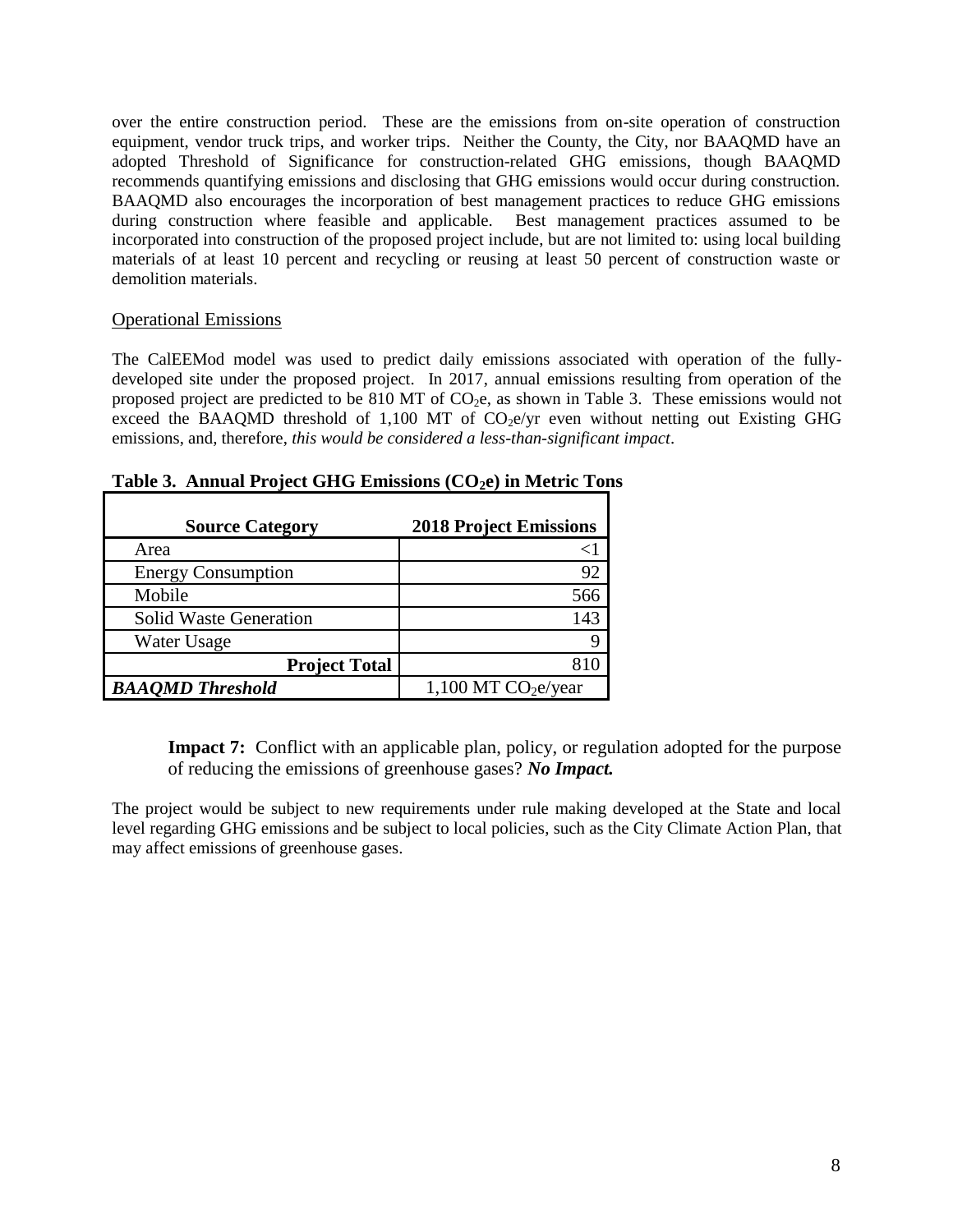## **Attachment 1: CalEEMod Emission Computations**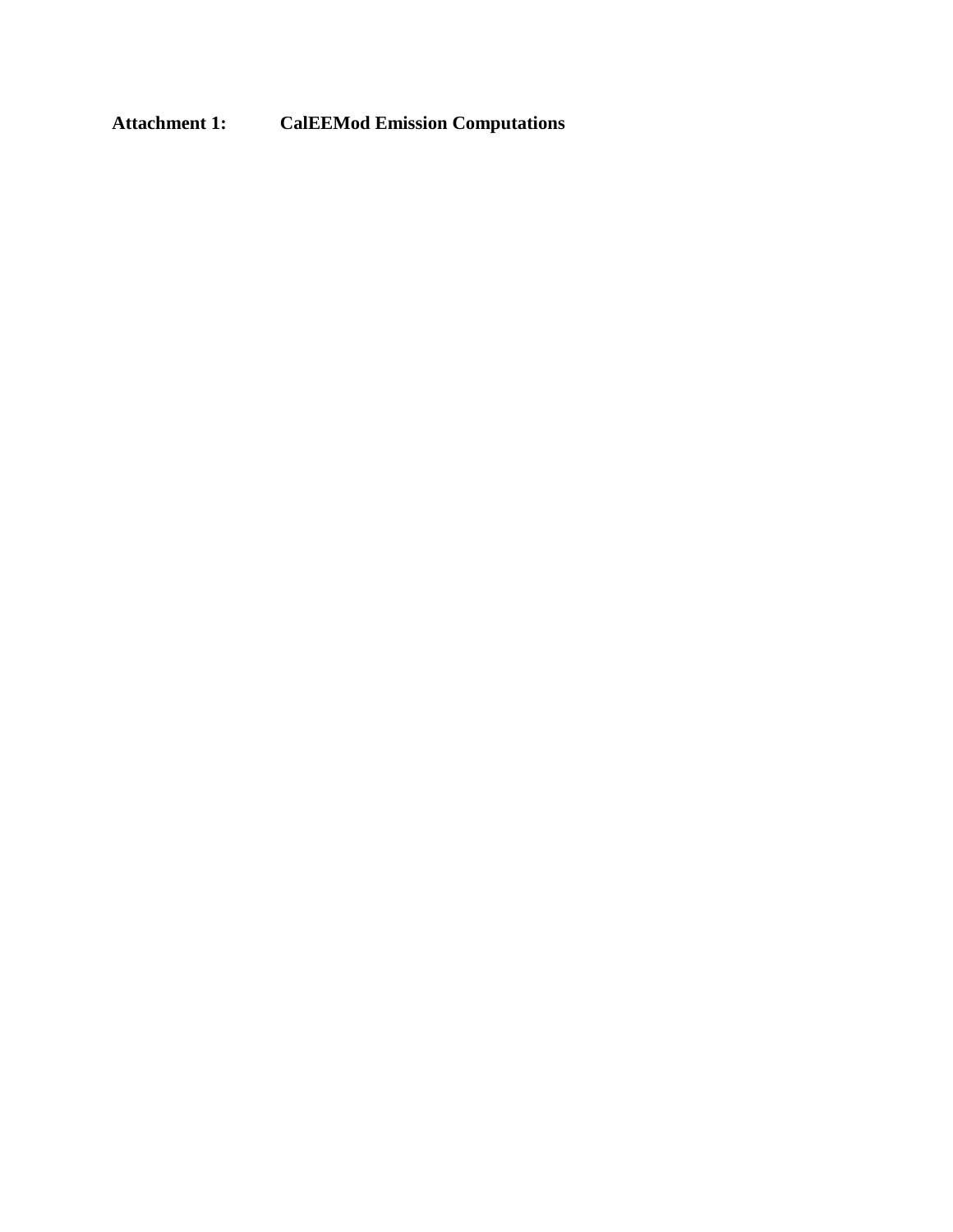# **San Mateo County Animal Shelter**

**San Mateo County, Annual**

## **1.0 Project Characteristics**

#### **1.1 Land Usage**

|                                   | <b>Land Uses</b>                         | <b>Size</b>                                  |       | Metric                           | Lot Acreage | <b>Floor Surface Area</b> | Population |
|-----------------------------------|------------------------------------------|----------------------------------------------|-------|----------------------------------|-------------|---------------------------|------------|
|                                   | <b>Medical Office Building</b>           | 29.00                                        |       | 1000sqft                         | 0.67        | 29,000.00                 | $\Omega$   |
|                                   | <b>1.2 Other Project Characteristics</b> |                                              |       |                                  |             |                           |            |
| <b>Urbanization</b>               | Urban                                    | Wind Speed (m/s)                             | 2.2   | <b>Precipitation Freq (Days)</b> | 70          |                           |            |
| <b>Climate Zone</b>               | 5                                        |                                              |       | <b>Operational Year</b>          | 2018        |                           |            |
| <b>Utility Company</b>            | Pacific Gas & Electric Company           |                                              |       |                                  |             |                           |            |
| <b>CO2 Intensity</b><br>(lb/MWhr) | 445                                      | <b>CH4 Intensity</b><br>(lb/MWhr)            | 0.029 | N2O Intensity<br>(lb/MWhr)       | 0.006       |                           |            |
|                                   |                                          | 1.3 User Entered Comments & Non-Default Data |       |                                  |             |                           |            |

Project Characteristics - Using the most recent verified PG&E CO2 factor.

Construction Phase - Based on 460 day construction period

Demolition - 29,645 s.f. building demo.

Energy Use - 2013 Title 24 Standards 25% more efficient than 2008 Title 24.

| <b>Table Name</b>    | Column Name    | Default Value | <b>New Value</b> |
|----------------------|----------------|---------------|------------------|
| tblConstructionPhase | <b>NumDays</b> | 5.00          | 18.00            |
| tblConstructionPhase | <b>NumDays</b> | 100.00        | 373.00           |
| tblConstructionPhase | NumDays        | 10.00         | 37.00            |
| tblConstructionPhase | <b>NumDays</b> | 2.00          | 9.00             |
| tblConstructionPhase | <b>NumDays</b> | 5.00          | 18.00            |
| tblConstructionPhase | <b>NumDays</b> | 1.00          | 5.00             |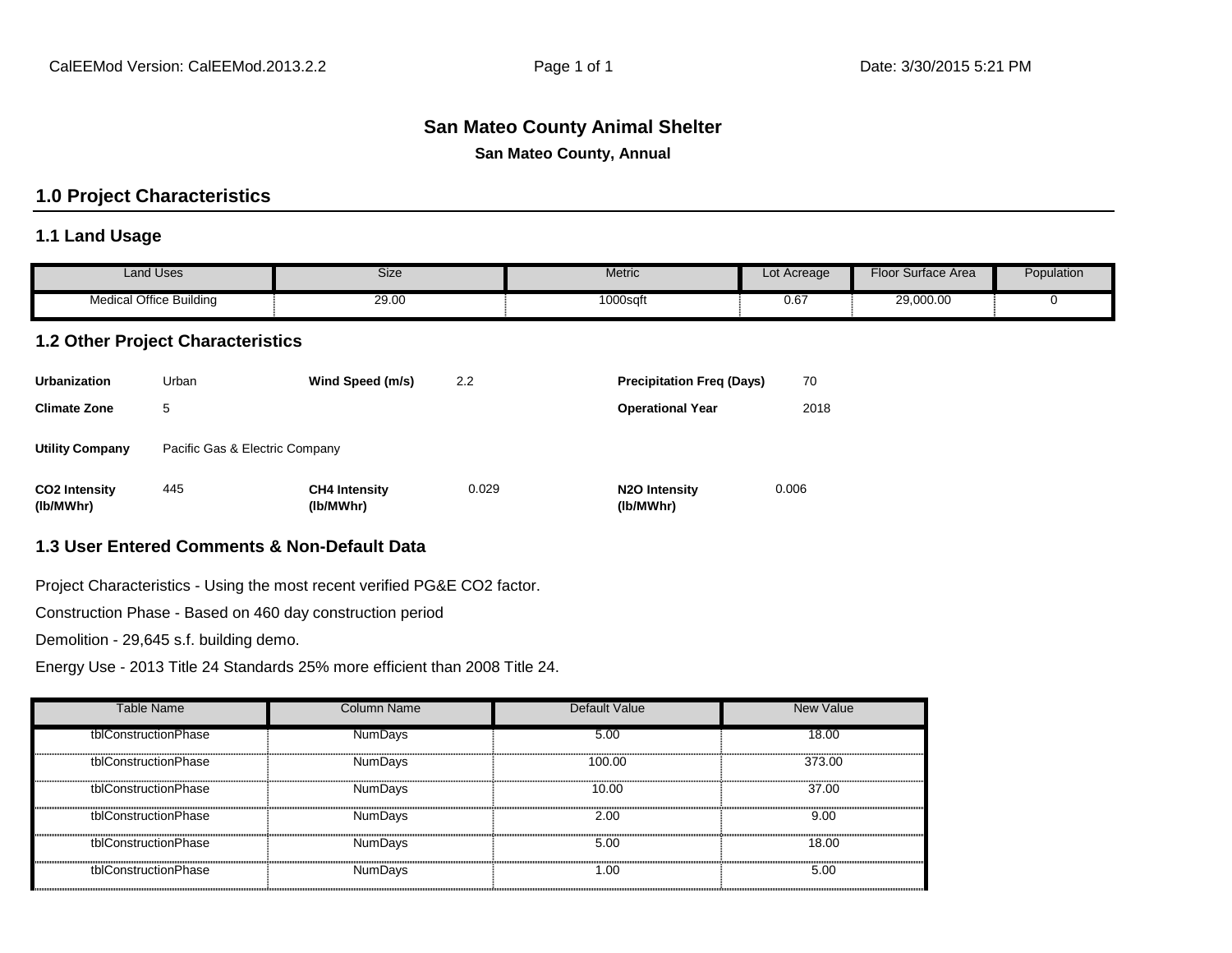| tblEnergyUse              | LightingElect      | 4.07   | 3.05  |
|---------------------------|--------------------|--------|-------|
| tblEnergyUse              | <b>T24E</b>        | 5.01   | 3.76  |
| tblEnergyUse              | T24NG              | 19.28  | 14.46 |
| tblGrading                | AcresOfGrading     | 2.50   | 0.50  |
| tblProjectCharacteristics | CO2IntensityFactor | 641.35 | 445   |
| tblProjectCharacteristics | OperationalYear    | 2014   | 2018  |

# **2.0 Emissions Summary**

## **2.1 Overall Construction**

**Unmitigated Construction**

|       | <b>ROG</b> | <b>NO<sub>x</sub></b> | CO     | SO <sub>2</sub> | Fugitive<br><b>PM10</b> | Exhaust<br><b>PM10</b> | <b>PM10</b><br>Total | Fugitive<br>PM2.5 | Exhaust<br><b>PM2.5</b> | <b>PM2.5</b><br>Total |        |          | Bio- CO2 NBio- CO2 Total CO2 | CH <sub>4</sub> | <b>N2O</b> | CO <sub>2e</sub> |
|-------|------------|-----------------------|--------|-----------------|-------------------------|------------------------|----------------------|-------------------|-------------------------|-----------------------|--------|----------|------------------------------|-----------------|------------|------------------|
| Year  |            |                       |        |                 | tons/yr                 |                        |                      |                   |                         |                       |        |          |                              | MT/yr           |            |                  |
| 2016  | 0.1915     | .8118                 | .2589  | .7900e-<br>003  | 0.0335                  | 0.1204                 | 0.1538               | 8.2300e-<br>003   | 0.1114                  | 0.1196                | 0.0000 | 164.6349 | 164.6349                     | 0.0402          | 0.0000     | 165.4782         |
| 2017  | 0.2753     | .1828                 | 0.8478 | .2400e-<br>003  | 0.0109                  | 0.0773                 | 0.0881               | 2.9400e-<br>003   | 0.0712                  | 0.0742                | 0.0000 |          | 112.4146 112.4146            | 0.0294          | 0.0000     | 113.0314         |
| Total | 0.4668     | 2.9946                | 2.1067 | 3.0300e-<br>003 | 0.0443                  | 0.1976                 | 0.2419               | 0.0112            | 0.1826                  | 0.1938                | 0.0000 | 277.0495 | 277.0495                     | 0.0695          | 0.0000     | 278.5096         |

## **2.2 Overall Operational**

**Unmitigated Operational**

|          | <b>ROG</b> | <b>NO<sub>x</sub></b> | CO              | <b>SO2</b> | Fugitive<br><b>PM10</b> | Exhaust<br><b>PM10</b> | <b>PM10</b><br>Total | Fugitive<br><b>PM2.5</b> | Exhaust<br><b>PM2.5</b> | <b>PM2.5</b><br>Total |        |                 | Bio-CO2 NBio-CO2 Total CO2 | CH4    | <b>N2O</b> | CO <sub>2e</sub> |
|----------|------------|-----------------------|-----------------|------------|-------------------------|------------------------|----------------------|--------------------------|-------------------------|-----------------------|--------|-----------------|----------------------------|--------|------------|------------------|
| Category |            |                       |                 |            | tons/yr                 |                        |                      |                          |                         |                       |        |                 | MT/yr                      |        |            |                  |
| Area     | 0.1284     | 0.0000                | 2.7000e-<br>004 | 0.0000     |                         | 0.0000                 | 0.0000               |                          | 0.0000                  | 0.0000                | 0.0000 | 5.2000e-<br>004 | 5.2000e-<br>004            | 0.0000 | 0.0000     | 5.5000e-<br>004  |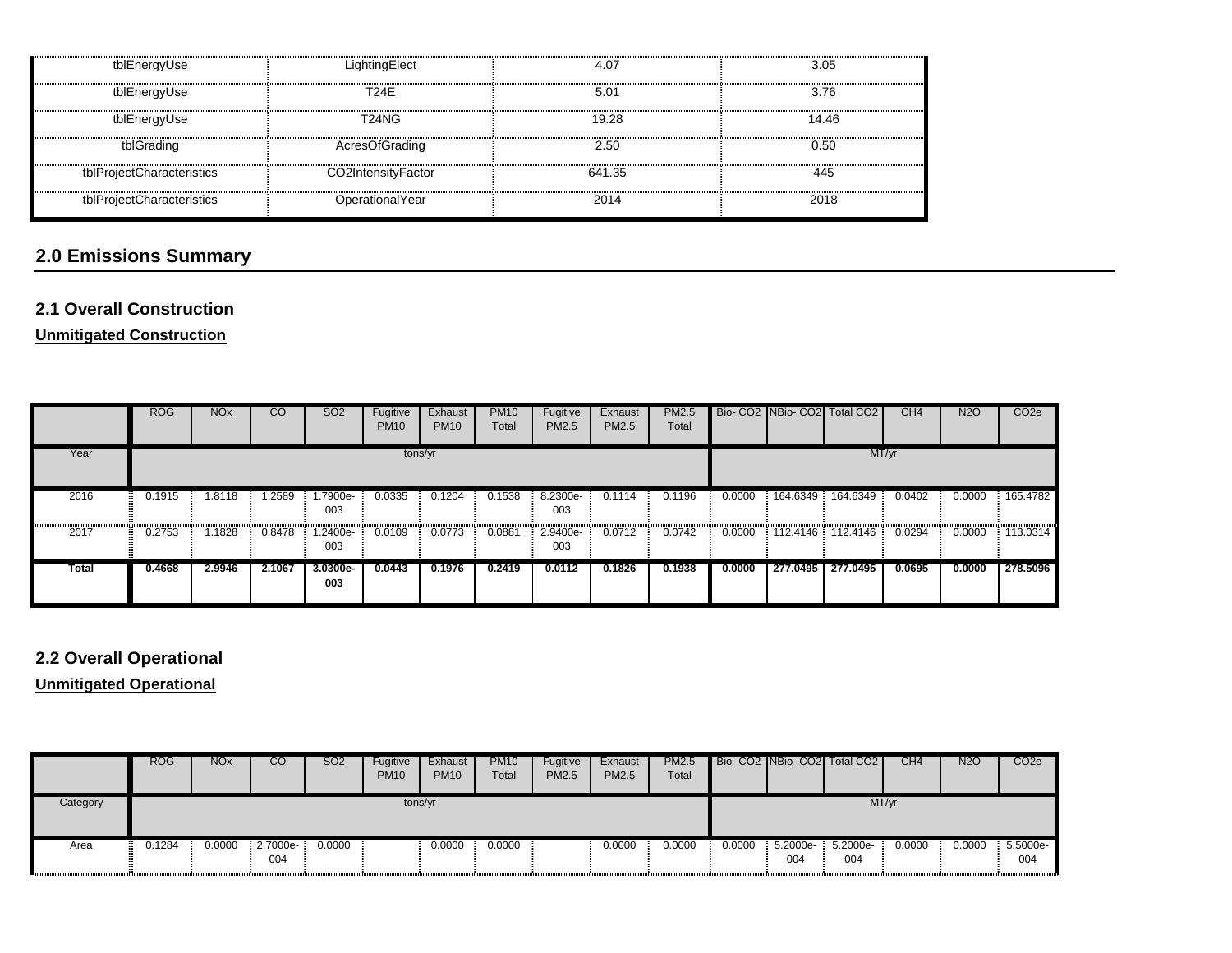| Energy | 2.4200e-<br>003 | 0.0220 | 0.0185 | 1.3000e-<br>004 |        | 1.6700e-<br>003 | -6700e-<br>003 |        | 1.6700e-<br>003 | 1.6700e-<br>003 | 0.0000  | 91.9010  | 91.9010  | 4.8900e-<br>003 | 1.3600e-<br>003 | 92.4238  |
|--------|-----------------|--------|--------|-----------------|--------|-----------------|----------------|--------|-----------------|-----------------|---------|----------|----------|-----------------|-----------------|----------|
| Mobile | 0.3734          | 0.6540 | 3.4942 | 7.6400e-<br>003 | 0.5727 | 9.0100e-<br>003 | 0.5817         | 0.1536 | 8.3000e-<br>003 | 0.1619          | 0.0000  | 565.0210 | 565.0210 | 0.0241          | 0.0000          | 565.5268 |
| Waste  |                 |        |        |                 |        | 0.0000          | 0.0000         |        | 0.0000          | 0.0000          | 63.5768 | 0.0000   | 63.5768  | 3.7573          | 0.0000          | 142.4796 |
| Water  |                 |        |        |                 |        | 0.0000          | 0.0000         |        | 0.0000          | 0.0000          | 1.1545  | 4.4641   | 5.6186   | 0.1189          | 2.8600e-<br>003 | 9.0014   |
| Total  | 0.5042          | 0.6760 | 3.5130 | 7.7700e-<br>003 | 0.5727 | 0.0107          | 0.5833         | 0.1536 | 9.9700e-<br>003 | 0.1636          | 64.7312 | 661.3867 | 726.1179 | 3.9051          | 4.2200e-<br>003 | 809.4322 |

## **3.0 Construction Detail**

#### **Construction Phase**

| Phase<br>Number | <b>Phase Name</b>            | Phase Type                   | <b>Start Date</b> | End Date  | Num Days Num Days<br>Week |                 | <b>Phase Description</b> |
|-----------------|------------------------------|------------------------------|-------------------|-----------|---------------------------|-----------------|--------------------------|
|                 | Demolition                   | <b>Demolition</b>            | 1/1/2016          | 2/22/2016 |                           | $\overline{37}$ |                          |
| 2               | Site Preparation             | Site Preparation             | 2/23/2016         | 2/29/2016 | 51                        |                 |                          |
| Iз              | <b>Grading</b>               | <b>Grading</b>               | 3/1/2016          | 3/11/2016 | 5                         |                 |                          |
| 4               | <b>Building Construction</b> | <b>Building Construction</b> | 3/12/2016         | 8/16/2017 | 5.                        | 373             |                          |
| 5               | Paving                       | Paving                       | 8/17/2017         | 9/11/2017 | 5.                        | 18 <sup>°</sup> |                          |
| 6               | Architectural Coating        | Architectural Coating        | 9/12/2017         | 10/5/2017 | 51                        | 18 <sup>°</sup> |                          |

**Acres of Grading (Site Preparation Phase): 0.5**

**Acres of Grading (Grading Phase): 0**

**Acres of Paving: 0**

**Residential Indoor: 0; Residential Outdoor: 0; Non-Residential Indoor: 43,500; Non-Residential Outdoor: 14,500 (Architectural Coating –** 

#### **OffRoad Equipment**

| <b>Phase Name</b>       | Offroad Equipment Type    | Amount | Usage Hours      | <b>Horse Power</b> | Load Factor |
|-------------------------|---------------------------|--------|------------------|--------------------|-------------|
| Demolition              | Concrete/Industrial Saws  |        | 8.00             | 81                 | 0.73        |
| Demolition              | Rubber Tired Dozers       |        | .00 <sub>1</sub> | 255                | 0.40        |
| Demolition              | Tractors/Loaders/Backhoes |        | 6.00.            | 97                 | 0.37        |
| <b>Site Preparation</b> | Graders                   |        | 8.00             | 174                | 0.41        |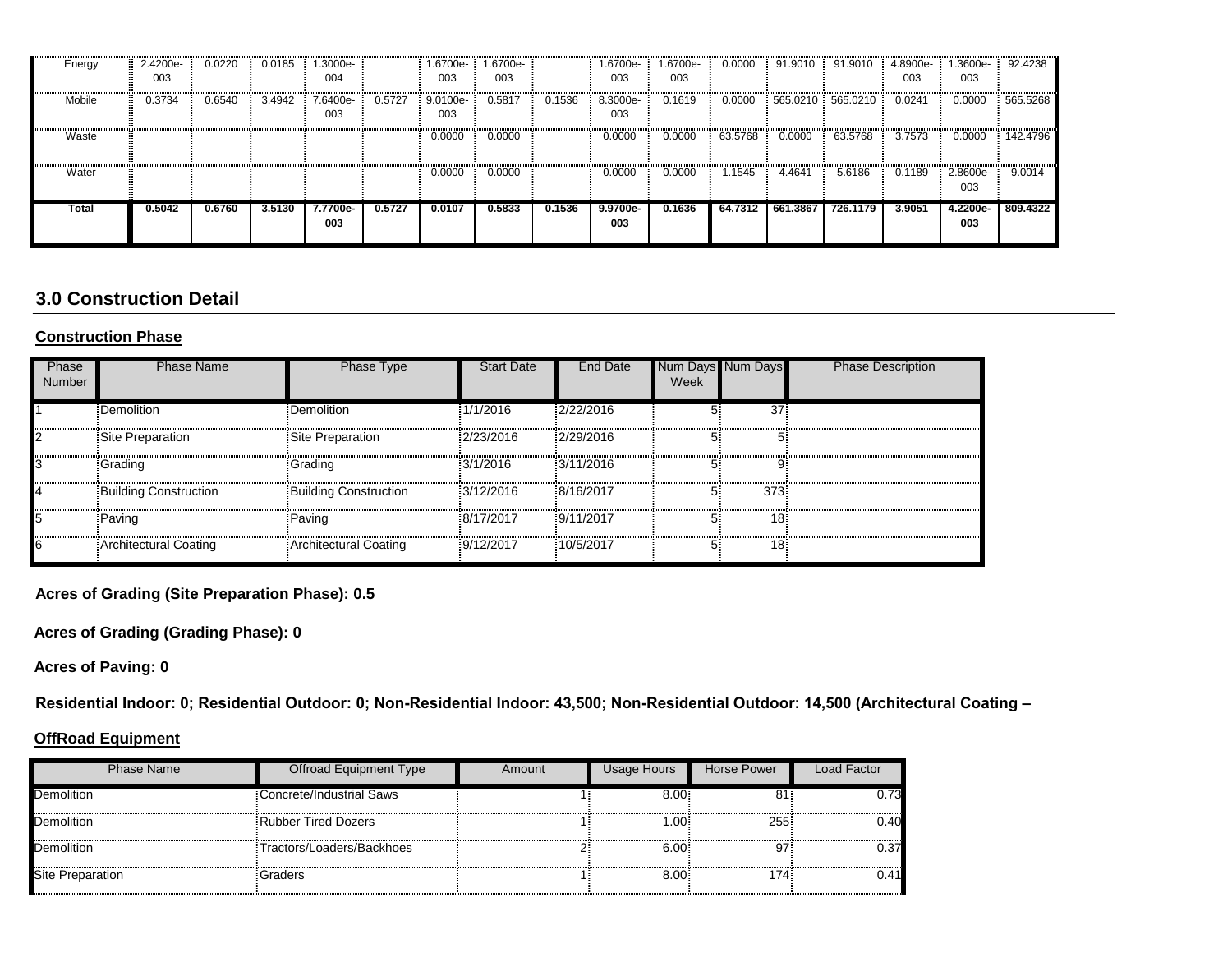| <b>Site Preparation</b>      | Tractors/Loaders/Backhoes  | 11 | 8.00  | 97              | 0.37 |
|------------------------------|----------------------------|----|-------|-----------------|------|
| Grading                      | Concrete/Industrial Saws   |    | 8.00  | 81 <sup>3</sup> | 0.73 |
| Grading                      | <b>Rubber Tired Dozers</b> |    | 1.00  | 255             | 0.40 |
| Grading                      | Tractors/Loaders/Backhoes  |    | 6.00: | 97              | 0.37 |
| <b>Building Construction</b> | Cranes                     |    | 4.00  | 226             | 0.29 |
| <b>Building Construction</b> | Forklifts                  |    | 6.00: | 89              | 0.20 |
| <b>Building Construction</b> | Tractors/Loaders/Backhoes  |    | 8.00  | 97              | 0.37 |
| Paving                       | Cement and Mortar Mixers   | 4  | 6.00: | 9               | 0.56 |
| Paving                       | Pavers                     |    | 7.00. | 125             | 0.42 |
| Paving                       | Rollers                    |    | 7.00  | 80              | 0.38 |
| Paving                       | Tractors/Loaders/Backhoes  |    | 7.00. | 97              | 0.37 |
| <b>Architectural Coating</b> | Air Compressors            |    | 6.00  | 78              | 0.48 |

## **Trips and VMT**

| <b>Phase Name</b>            | <b>Offroad Equipment</b> | <b>Worker Trip</b>                           | Vendor Trip | <b>Hauling Trip</b> | <b>Worker Trip</b> | Vendor Trip       | Hauling Trip | <b>Worker Vehicle</b> | Vendor  | Hauling                            |
|------------------------------|--------------------------|----------------------------------------------|-------------|---------------------|--------------------|-------------------|--------------|-----------------------|---------|------------------------------------|
|                              | Count                    | <b>Number</b>                                | Number      | <b>Number</b>       | Length             | Length            | Length       | <b>Class</b>          |         | <b>Vehicle Class Vehicle Class</b> |
| <b>Demolition</b>            |                          | $10.00$ <sup><math>\overline{ }</math></sup> | 0.00        | 135.00              | 12.40              | 7.30              |              | 20.00 LD Mix          | HDT Mix | ҇҃ҤҤѸ                              |
| Site Preparation             |                          | 5.00                                         | 0.00.       | 0.001               | 12.40              | 7.30              |              | 20.00 LD Mix          | HDT Mix | <b>HHDT</b>                        |
| Grading                      | 4.                       | 10.00                                        | 0.00        | 0.00                | 12.40              | 7.30              |              | 20.00 LD Mix          | HDT Mix | HHDT                               |
| <b>Building Construction</b> | 5.                       | 9.00                                         | 5.00        | 0.001               | 12.40              | 7.30 <sub>1</sub> |              | 20.00 LD Mix          | HDT Mix | HHDT                               |
| Paving                       |                          | 18.00                                        | 0.00        | 0.00                | 12.40              | 7.30              |              | 20.00 LD Mix          | HDT Mix | <b>HHDT</b>                        |
| <b>Architectural Coating</b> |                          | 2.00                                         | 0.00.       | 0.001               | 12.40              | 7.30              |              | 20.00 LD Mix          | HDT Mix | HHDT                               |

## **3.1 Mitigation Measures Construction**

**3.2 Demolition - 2016**

**Unmitigated Construction On-Site**

| <b>ROG</b> | <b>NO<sub>x</sub></b> | $\cap$<br>UU | SO2 | Fuaitive<br><b>PM10</b> | Exhaust<br><b>PM10</b> | <b>PM10</b><br>Total | Fugitive<br><b>PM2.5</b> | Exhaust<br><b>PM2.5</b> | <b>PM2.5</b><br>Total |  | Bio-CO2 NBio-CO2 Total CO2 | CH <sub>4</sub> | <b>N2C</b><br><b>CONTRACTOR</b> | CO <sub>2</sub> e |
|------------|-----------------------|--------------|-----|-------------------------|------------------------|----------------------|--------------------------|-------------------------|-----------------------|--|----------------------------|-----------------|---------------------------------|-------------------|
|            |                       |              |     |                         |                        |                      |                          |                         |                       |  |                            |                 |                                 |                   |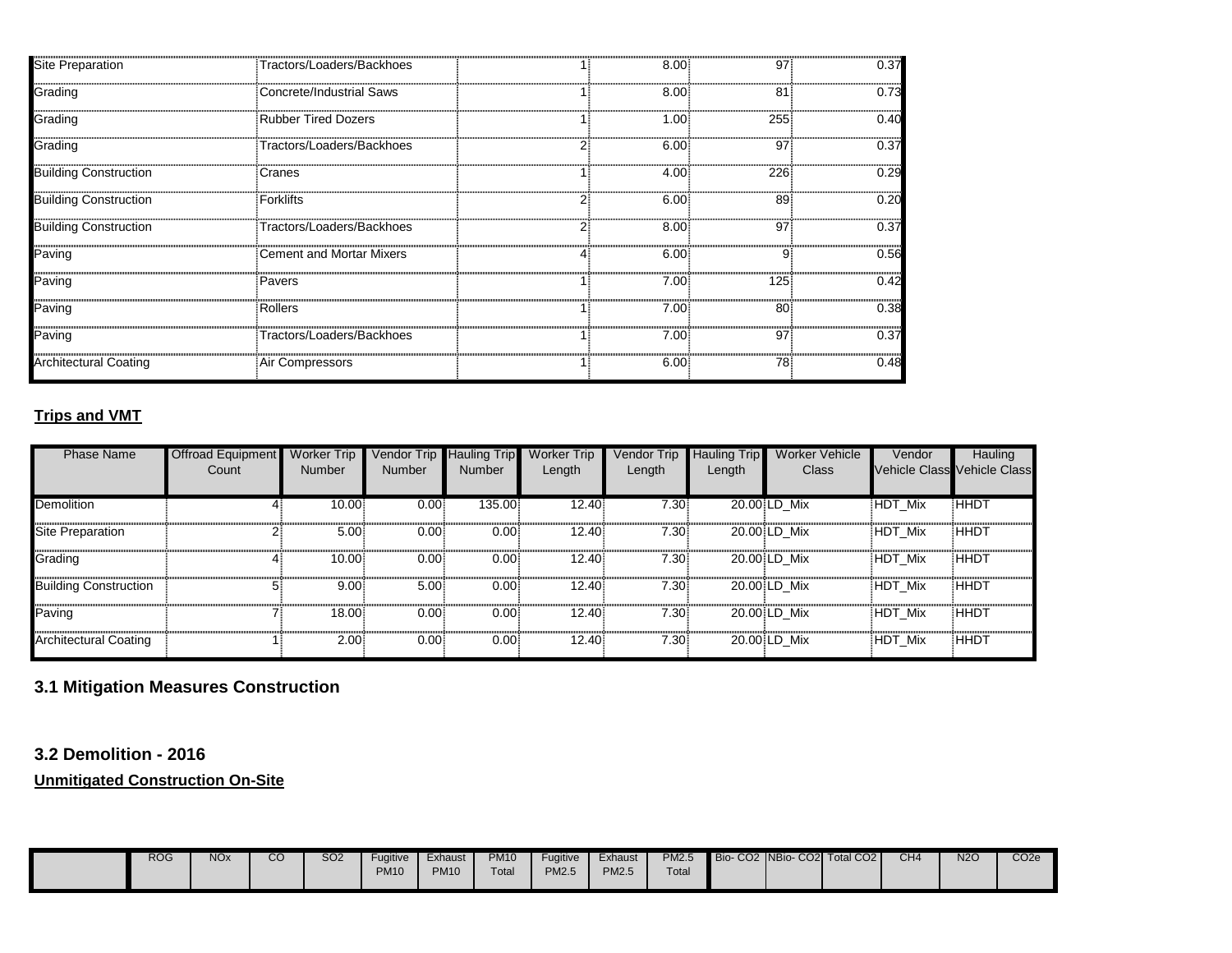| Category             |        |        |        |                 |        | tons/yr |        |                 |        |                 |        |         |         | MT/yr           |        |         |
|----------------------|--------|--------|--------|-----------------|--------|---------|--------|-----------------|--------|-----------------|--------|---------|---------|-----------------|--------|---------|
| <b>Fugitive Dust</b> |        |        |        |                 | 0.0146 | 0.0000  | 0.0146 | 2.2100e-<br>003 | 0.0000 | 2.2100e-<br>003 | 0.0000 | 0.0000  | 0.0000  | 0.0000          | 0.0000 | 0.0000  |
| Off-Road             | 0.0243 | 0.2079 | 0.1610 | 2.2000e-<br>004 |        | 0.0149  | 0.0149 |                 | 0.0142 | 0.0142          | 0.0000 | 20.0323 | 20.0323 | 4.0000e-<br>003 | 0.0000 | 20.1164 |
| Total                | 0.0243 | 0.2079 | 0.1610 | 2.2000e-<br>004 | 0.0146 | 0.0149  | 0.0295 | 2.2100e-<br>003 | 0.0142 | 0.0164          | 0.0000 | 20.0323 | 20.0323 | 4.0000e-<br>003 | 0.0000 | 20.1164 |

#### **Unmitigated Construction Off-Site**

|              | <b>ROG</b>      | <b>NO<sub>x</sub></b> | $\overline{c}$  | SO <sub>2</sub> | Fugitive<br><b>PM10</b> | Exhaust<br><b>PM10</b> | <b>PM10</b><br>Total | Fugitive<br><b>PM2.5</b> | Exhaust<br>PM2.5 | <b>PM2.5</b><br>Total |        |        | Bio-CO2 NBio-CO2 Total CO2 | CH4             | <b>N2O</b> | CO <sub>2e</sub> |
|--------------|-----------------|-----------------------|-----------------|-----------------|-------------------------|------------------------|----------------------|--------------------------|------------------|-----------------------|--------|--------|----------------------------|-----------------|------------|------------------|
| Category     |                 |                       |                 |                 | tons/yr                 |                        |                      |                          |                  |                       |        |        |                            | MT/yr           |            |                  |
| Hauling      | .7200e-<br>003  | 0.0203                | 0.0241          | 5.0000e-<br>005 | 1.1300e-<br>003         | 2.5000e-<br>004        | .3800e-<br>003       | 3.1000e-<br>004          | 2.3000e-<br>004  | 5.4000e-<br>004       | 0.0000 | 4.4751 | 4.4751                     | 3.0000e-<br>005 | 0.0000     | 4.4758           |
| Vendor       | 0.0000          | 0.0000                | 0.0000          | 0.0000          | 0.0000                  | 0.0000                 | 0.0000               | 0.0000                   | 0.0000           | 0.0000                | 0.0000 | 0.0000 | 0.0000                     | 0.0000          | 0.0000     | 0.0000           |
| Worker       | 6.6000e-<br>004 | 1.0300e-<br>003       | 9.7900e-<br>003 | 2.0000e-<br>005 | -6700e-<br>003          | 1.0000e-<br>005        | 1.6900e-<br>003      | 4.4000e-<br>004          | 1.0000e-<br>005  | 4.6000e-<br>004       | 0.0000 | 1.5079 | 1.5079                     | 8.0000e-<br>005 | 0.0000     | 1.5097           |
| <b>Total</b> | 2.3800e-<br>003 | 0.0213                | 0.0339          | 7.0000e-<br>005 | $2.8000e-$<br>003       | 2.6000e-<br>004        | 3.0700e-<br>003      | 7.5000e-<br>004          | 2.4000e-<br>004  | $1.0000e-$<br>003     | 0.0000 | 5.9830 | 5.9830                     | 1.1000e-<br>004 | 0.0000     | 5.9854           |

## **3.3 Site Preparation - 2016**

**Unmitigated Construction On-Site**

|                      | <b>ROG</b>      | <b>NO<sub>x</sub></b> | CO     | <b>SO2</b>      | Fugitive<br><b>PM10</b> | Exhaust<br><b>PM10</b> | <b>PM10</b><br>Total | Fugitive<br>PM2.5 | Exhaust<br>PM2.5 | <b>PM2.5</b><br>Total |        |        | Bio-CO2 NBio-CO2 Total CO2 | CH4             | <b>N2O</b> | CO <sub>2e</sub> |
|----------------------|-----------------|-----------------------|--------|-----------------|-------------------------|------------------------|----------------------|-------------------|------------------|-----------------------|--------|--------|----------------------------|-----------------|------------|------------------|
| Category             |                 |                       |        |                 | tons/yr                 |                        |                      |                   |                  |                       |        |        |                            | MT/yr           |            |                  |
| <b>Fugitive Dust</b> |                 |                       |        |                 | 2.7000e-<br>004         | 0.0000                 | 2.7000e-<br>004      | 3.0000e-<br>005   | 0.0000           | 3.0000e-<br>005       | 0.0000 | 0.0000 | 0.0000                     | 0.0000          | 0.0000     | 0.0000           |
| Off-Road             | 3.4000e-<br>003 | 0.0341                | 0.0184 | 2.0000e-<br>005 |                         | 2.0800e-<br>003        | 2.0800e-<br>003      |                   | 1.9200e-<br>003  | 1.9200e-<br>003       | 0.0000 | 2.2069 | 2.2069                     | 6.7000e-<br>004 | 0.0000     | 2.2209           |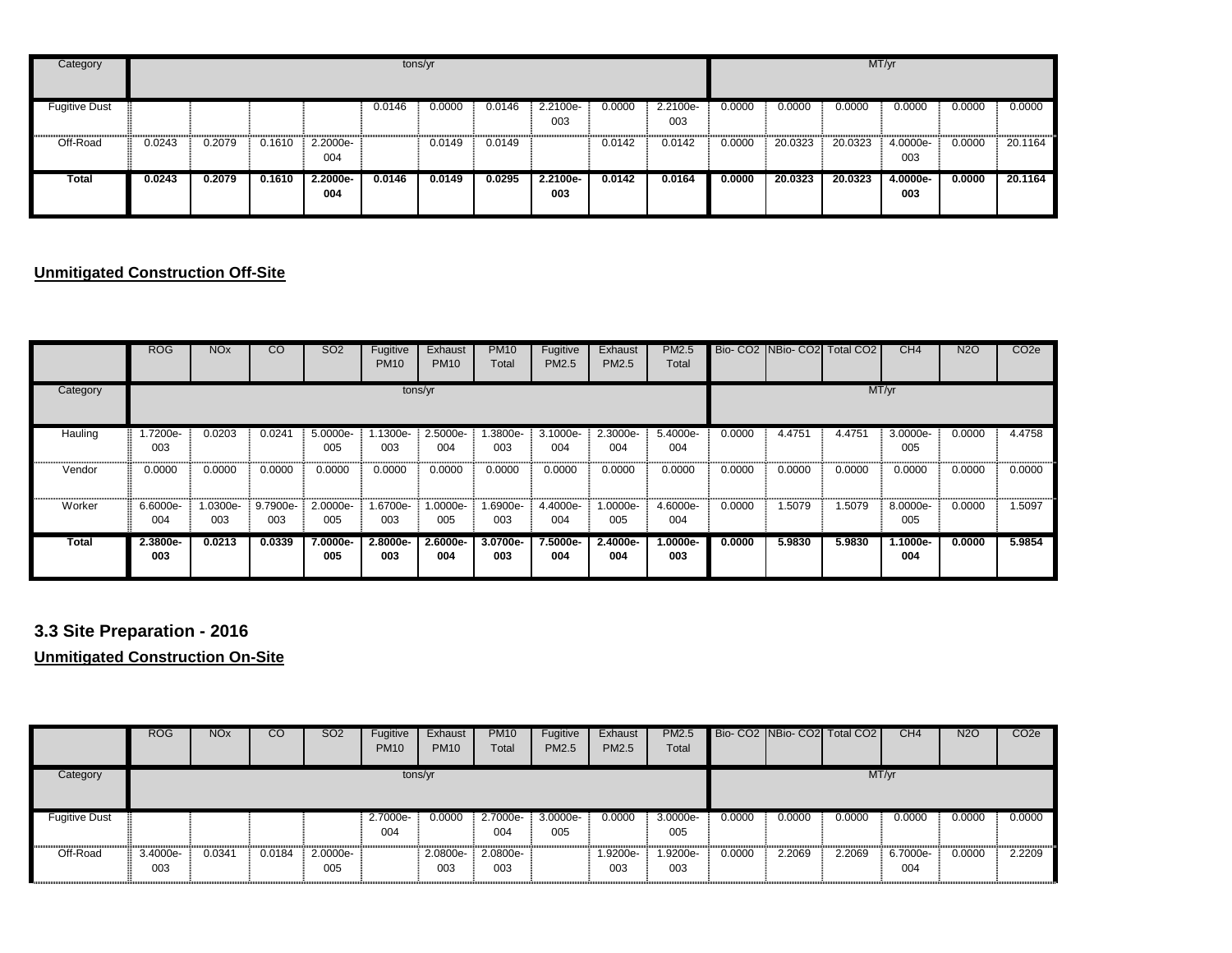| Total | - 3.4000e | 0.0341 | 0.0184 | 2.0000e- | 2.7000e | 2.0800e- | 2.3500e- | 3.0000e | .9200e- | 1.9500e | 0.0000 | 2.2069 | 2.2069 | 6.7000e | 0.0000 | 2.2209 |
|-------|-----------|--------|--------|----------|---------|----------|----------|---------|---------|---------|--------|--------|--------|---------|--------|--------|
|       | 003       |        |        | 005      | 004     | 003      | 003      | 005     | 003     | 003     |        |        |        | 004     |        |        |
|       |           |        |        |          |         |          |          |         |         |         |        |        |        |         |        |        |

## **Unmitigated Construction Off-Site**

|              | <b>ROG</b>      | <b>NO<sub>x</sub></b> | <sub>CO</sub>     | <b>SO2</b> | Fugitive<br><b>PM10</b> | Exhaust<br><b>PM10</b> | <b>PM10</b><br>Total | Fugitive<br>PM2.5 | Exhaust<br>PM2.5 | <b>PM2.5</b><br>Total |        |        | Bio-CO2 NBio-CO2 Total CO2 | CH4               | <b>N2O</b> | CO <sub>2e</sub> |
|--------------|-----------------|-----------------------|-------------------|------------|-------------------------|------------------------|----------------------|-------------------|------------------|-----------------------|--------|--------|----------------------------|-------------------|------------|------------------|
| Category     |                 |                       |                   |            | tons/yr                 |                        |                      |                   |                  |                       |        |        |                            | MT/yr             |            |                  |
| Hauling      | 0.0000          | 0.0000                | 0.0000            | 0.0000     | 0.0000                  | 0.0000                 | 0.0000               | 0.0000            | 0.0000           | 0.0000                | 0.0000 | 0.0000 | 0.0000                     | 0.0000            | 0.0000     | 0.0000           |
| Vendor       | 0.0000          | 0.0000                | 0.0000            | 0.0000     | 0.0000                  | 0.0000                 | 0.0000               | 0.0000            | 0.0000           | 0.0000                | 0.0000 | 0.0000 | 0.0000                     | 0.0000            | 0.0000     | 0.0000           |
| Worker       | 4.0000e-<br>005 | 7.0000e-<br>005       | 6.6000e-<br>004   | 0.0000     | 1.1000e-<br>004         | 0.0000                 | 1.1000e-<br>004      | 3.0000e-<br>005   | 0.0000           | 3.0000e-<br>005       | 0.0000 | 0.1019 | 0.1019                     | 1.0000e-<br>005   | 0.0000     | 0.1020           |
| <b>Total</b> | 4.0000e-<br>005 | 7.0000e-<br>005       | $6.6000e-$<br>004 | 0.0000     | 1.1000e-<br>004         | 0.0000                 | 1.1000e-<br>004      | 3.0000e-<br>005   | 0.0000           | $3.0000e-$<br>005     | 0.0000 | 0.1019 | 0.1019                     | $1.0000e-$<br>005 | 0.0000     | 0.1020           |

## **3.4 Grading - 2016**

#### **Unmitigated Construction On-Site**

|                      | <b>ROG</b>      | <b>NO<sub>x</sub></b> | CO     | SO <sub>2</sub>    | Fugitive<br><b>PM10</b> | Exhaust<br><b>PM10</b> | <b>PM10</b><br>Total | Fugitive<br>PM2.5 | Exhaust<br>PM2.5 | <b>PM2.5</b><br>Total |        |        | Bio- CO2 NBio- CO2 Total CO2 | CH4             | <b>N2O</b> | CO <sub>2e</sub> |
|----------------------|-----------------|-----------------------|--------|--------------------|-------------------------|------------------------|----------------------|-------------------|------------------|-----------------------|--------|--------|------------------------------|-----------------|------------|------------------|
| Category             |                 |                       |        |                    | tons/yr                 |                        |                      |                   |                  |                       |        |        | MT/yr                        |                 |            |                  |
| <b>Fugitive Dust</b> |                 |                       |        |                    | 3.3900e-<br>003         | 0.0000                 | 3.3900e-<br>003      | -8600e.<br>003    | 0.0000           | 1.8600e-<br>003       | 0.0000 | 0.0000 | 0.0000                       | 0.0000          | 0.0000     | 0.0000           |
| Off-Road             | 5.9100e-<br>003 | 0.0506                | 0.0392 | 5.0000e-<br>005    |                         | 3.6200e-<br>003        | 3.6200e-<br>003      |                   | 3.4500e-<br>003  | 3.4500e-<br>003       | 0.0000 | 4.8727 | 4.8727                       | 9.7000e-<br>004 | 0.0000     | 4.8932           |
| Total                | 5.9100e-<br>003 | 0.0506                | 0.0392 | $5.0000e -$<br>005 | 3.3900e-<br>003         | 3.6200e-<br>003        | 7.0100e-<br>003      | 1.8600e-<br>003   | 3.4500e-<br>003  | $5.3100e -$<br>003    | 0.0000 | 4.8727 | 4.8727                       | 9.7000e-<br>004 | 0.0000     | 4.8932           |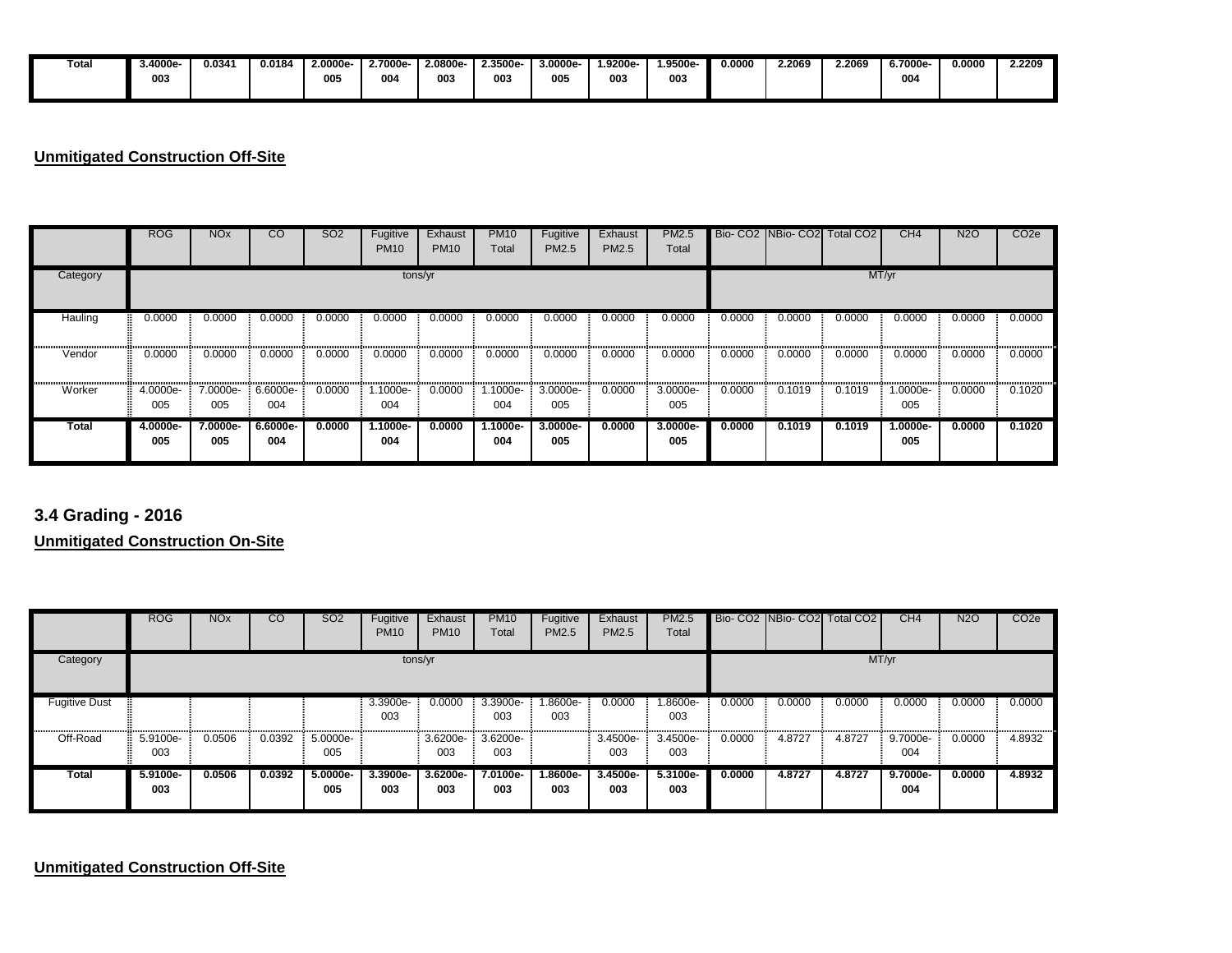|              | <b>ROG</b>        | <b>NO<sub>x</sub></b> | $\overline{c}$  | SO <sub>2</sub> | Fugitive<br><b>PM10</b> | Exhaust<br><b>PM10</b> | <b>PM10</b><br>Total | Fugitive<br>PM2.5 | Exhaust<br>PM2.5 | <b>PM2.5</b><br>Total |        |        | Bio-CO2 NBio-CO2 Total CO2 | CH4             | <b>N2O</b> | CO <sub>2e</sub> |
|--------------|-------------------|-----------------------|-----------------|-----------------|-------------------------|------------------------|----------------------|-------------------|------------------|-----------------------|--------|--------|----------------------------|-----------------|------------|------------------|
| Category     |                   |                       |                 |                 |                         | tons/yr                |                      |                   |                  |                       |        |        |                            | MT/yr           |            |                  |
| Hauling      | 0.0000            | 0.0000                | 0.0000          | 0.0000          | 0.0000                  | 0.0000                 | 0.0000               | 0.0000            | 0.0000           | 0.0000                | 0.0000 | 0.0000 | 0.0000                     | 0.0000          | 0.0000     | 0.0000           |
| Vendor       | 0.0000            | 0.0000                | 0.0000          | 0.0000          | 0.0000                  | 0.0000                 | 0.0000               | 0.0000            | 0.0000           | 0.0000                | 0.0000 | 0.0000 | 0.0000                     | 0.0000          | 0.0000     | 0.0000           |
| Worker       | .6000e-<br>004    | 2.5000e-<br>004       | 2.3800e-<br>003 | 0.0000          | 4.1000e-<br>004         | 0.0000                 | 4.1000e-<br>004      | 1.1000e-<br>004   | 0.0000           | $.1000e-$<br>004      | 0.0000 | 0.3668 | 0.3668                     | 2.0000e-<br>005 | 0.0000     | 0.3672           |
| <b>Total</b> | $1.6000e-$<br>004 | 2.5000e-<br>004       | 2.3800e-<br>003 | 0.0000          | 4.1000e-<br>004         | 0.0000                 | 4.1000e-<br>004      | 1.1000e-<br>004   | 0.0000           | $1.1000e-$<br>004     | 0.0000 | 0.3668 | 0.3668                     | 2.0000e-<br>005 | 0.0000     | 0.3672           |

## **3.5 Building Construction - 2016**

**Unmitigated Construction On-Site**

|          | <b>ROG</b> | <b>NO<sub>x</sub></b> | $\overline{c}$ | SO <sub>2</sub> | Fugitive<br><b>PM10</b> | Exhaust<br><b>PM10</b> | <b>PM10</b><br>Total | Fugitive<br>PM2.5 | Exhaust<br>PM2.5 | <b>PM2.5</b><br>Total |        |          | Bio- CO2 NBio- CO2 Total CO2 | CH <sub>4</sub> | <b>N2O</b> | CO <sub>2e</sub> |
|----------|------------|-----------------------|----------------|-----------------|-------------------------|------------------------|----------------------|-------------------|------------------|-----------------------|--------|----------|------------------------------|-----------------|------------|------------------|
| Category |            |                       |                |                 | tons/yr                 |                        |                      |                   |                  |                       |        |          | MT/yr                        |                 |            |                  |
| Off-Road | 0.1451     | 1.4391                | 0.8623         | 1.1900e-<br>003 |                         | 0.0987                 | 0.0987               |                   | 0.0908           | 0.0908                | 0.0000 | 112.2625 | 112.2625                     | 0.0339          | 0.0000     | 112.9736         |
| Total    | 0.1451     | 1.4391                | 0.8623         | 1.1900e-<br>003 |                         | 0.0987                 | 0.0987               |                   | 0.0908           | 0.0908                | 0.0000 | 112.2625 | 112.2625                     | 0.0339          | 0.0000     | 112.9736         |

#### **Unmitigated Construction Off-Site**

| <b>ROG</b> | <b>NO<sub>x</sub></b> | $\sim$<br>◡◡ | SO <sub>2</sub> | Fugitive<br><b>PM10</b> | Exhaust<br><b>PM10</b> | <b>PM10</b><br>Total | Fugitive<br>PM2.5 | Exhaust<br>PM2.5 | <b>PM2.5</b><br>Total |  |  | Bio-CO2 NBio-CO2 Total CO2 | CH4 | <b>N2O</b> | CO <sub>2</sub> e |
|------------|-----------------------|--------------|-----------------|-------------------------|------------------------|----------------------|-------------------|------------------|-----------------------|--|--|----------------------------|-----|------------|-------------------|
|------------|-----------------------|--------------|-----------------|-------------------------|------------------------|----------------------|-------------------|------------------|-----------------------|--|--|----------------------------|-----|------------|-------------------|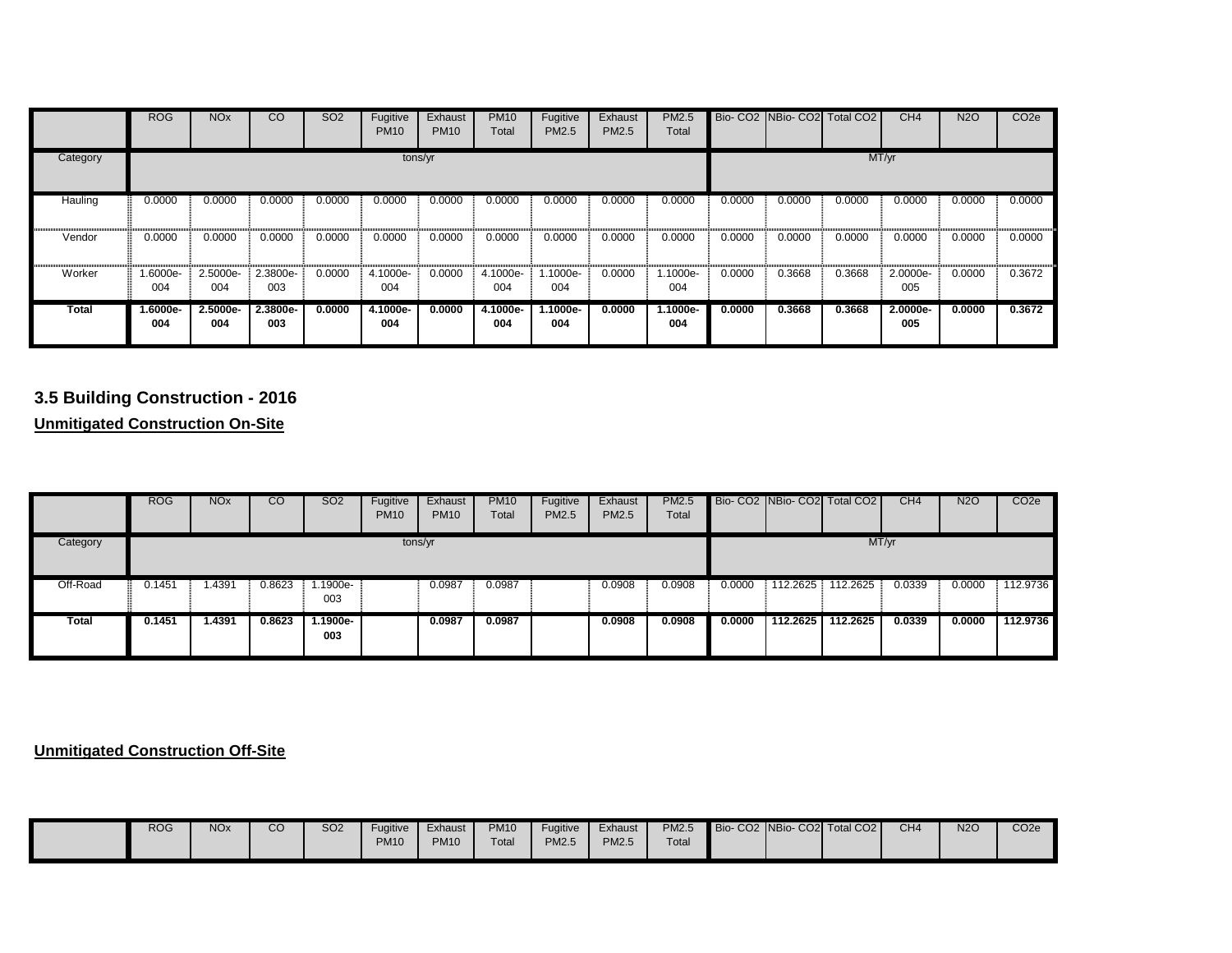| Category |                 |                 |        |                 |                 | tons/yr         |                 |                 |                 |                 |        |         |         | MT/yr             |        |         |
|----------|-----------------|-----------------|--------|-----------------|-----------------|-----------------|-----------------|-----------------|-----------------|-----------------|--------|---------|---------|-------------------|--------|---------|
| Hauling  | 0.0000          | 0.0000          | 0.0000 | 0.0000          | 0.0000          | 0.0000          | 0.0000          | 0.0000          | 0.0000          | 0.0000          | 0.0000 | 0.0000  | 0.0000  | 0.0000            | 0.0000 | 0.0000  |
| Vendor   | 6.8700e-<br>003 | 0.0532          | 0.0911 | 1.2000e-<br>004 | 3.3500e-<br>003 | 7.6000e-<br>004 | 4.1100e-<br>003 | 9.6000e-<br>004 | 7.0000e-<br>004 | --6600e<br>003  | 0.0000 | 11.1062 | 11.1062 | 9.0000e-<br>005   | 0.0000 | 11.1081 |
| Worker   | 3.3800e-<br>003 | 5.2600e-<br>003 | 0.0500 | 1.0000e-<br>004 | 8.5400e-<br>003 | 7.0000e-<br>005 | 8.6100e-<br>003 | 2.2700e-<br>003 | 6.0000e-<br>005 | 2.3400e-<br>003 | 0.0000 | 7.7026  | 7.7026  | 4.2000e-<br>004   | 0.0000 | 7.7114  |
| Total    | 0.0103          | 0.0585          | 0.1411 | 2.2000e-<br>004 | 0.0119          | 8.3000e-<br>004 | 0.0127          | 3.2300e-<br>003 | 7.6000e-<br>004 | 4.0000e-<br>003 | 0.0000 | 18,8088 | 18,8088 | $5.1000e-$<br>004 | 0.0000 | 18.8195 |

# **3.5 Building Construction - 2017**

**Unmitigated Construction On-Site**

|              | <b>ROG</b> | <b>NO<sub>x</sub></b> | CO     | SO <sub>2</sub>   | Fugitive<br><b>PM10</b> | Exhaust<br><b>PM10</b> | <b>PM10</b><br>Total | Fugitive<br><b>PM2.5</b> | Exhaust<br>PM2.5 | <b>PM2.5</b><br>Total |        |         | Bio-CO2 NBio-CO2 Total CO2 | CH4    | <b>N2O</b> | CO <sub>2</sub> e |
|--------------|------------|-----------------------|--------|-------------------|-------------------------|------------------------|----------------------|--------------------------|------------------|-----------------------|--------|---------|----------------------------|--------|------------|-------------------|
| Category     |            |                       |        |                   | tons/yr                 |                        |                      |                          |                  |                       |        |         | MT/yr                      |        |            |                   |
| Off-Road     | 0.1038     | 1.0329                | 0.6552 | $9.2000e-$<br>004 |                         | 0.0697                 | 0.0697               |                          | 0.0641           | 0.064                 | 0.0000 | 85.7306 | 85.7306                    | 0.0263 | 0.0000     | 86.2822           |
| <b>Total</b> | 0.1038     | 1.0329                | 0.6552 | $9.2000e-$<br>004 |                         | 0.0697                 | 0.0697               |                          | 0.0641           | 0.0641                | 0.0000 | 85,7306 | 85,7306                    | 0.0263 | 0.0000     | 86,2822           |

## **Unmitigated Construction Off-Site**

|          | <b>ROG</b>      | <b>NO<sub>x</sub></b> | $\overline{c}$ | <b>SO2</b>      | Fugitive<br><b>PM10</b> | Exhaust<br><b>PM10</b> | <b>PM10</b><br>Total | Fugitive<br>PM2.5 | Exhaust<br><b>PM2.5</b> | <b>PM2.5</b><br>Total |        |        | Bio- CO2 NBio- CO2 Total CO2 | CH4             | <b>N2O</b> | CO <sub>2</sub> e |
|----------|-----------------|-----------------------|----------------|-----------------|-------------------------|------------------------|----------------------|-------------------|-------------------------|-----------------------|--------|--------|------------------------------|-----------------|------------|-------------------|
| Category |                 |                       |                |                 | tons/yr                 |                        |                      |                   |                         |                       |        |        |                              | MT/yr           |            |                   |
| Hauling  | 0.0000          | 0.0000                | 0.0000         | 0.0000          | 0.0000                  | 0.0000                 | 0.0000               | 0.0000            | 0.0000                  | 0.0000                | 0.0000 | 0.0000 | 0.0000                       | 0.0000          | 0.0000     | 0.0000            |
| Vendor   | 4.9900e-<br>003 | 0.0371                | 0.0675         | 1.0000e-<br>004 | 2.6000e-<br>003         | 5.1000e-<br>004        | 3.1100e-<br>003      | 7.5000e-<br>004   | 4.7000e-<br>004         | -2200e-<br>003        | 0.0000 | 8.4887 | 8.4887                       | 7.0000e-<br>005 | 0.0000     | 8.4900            |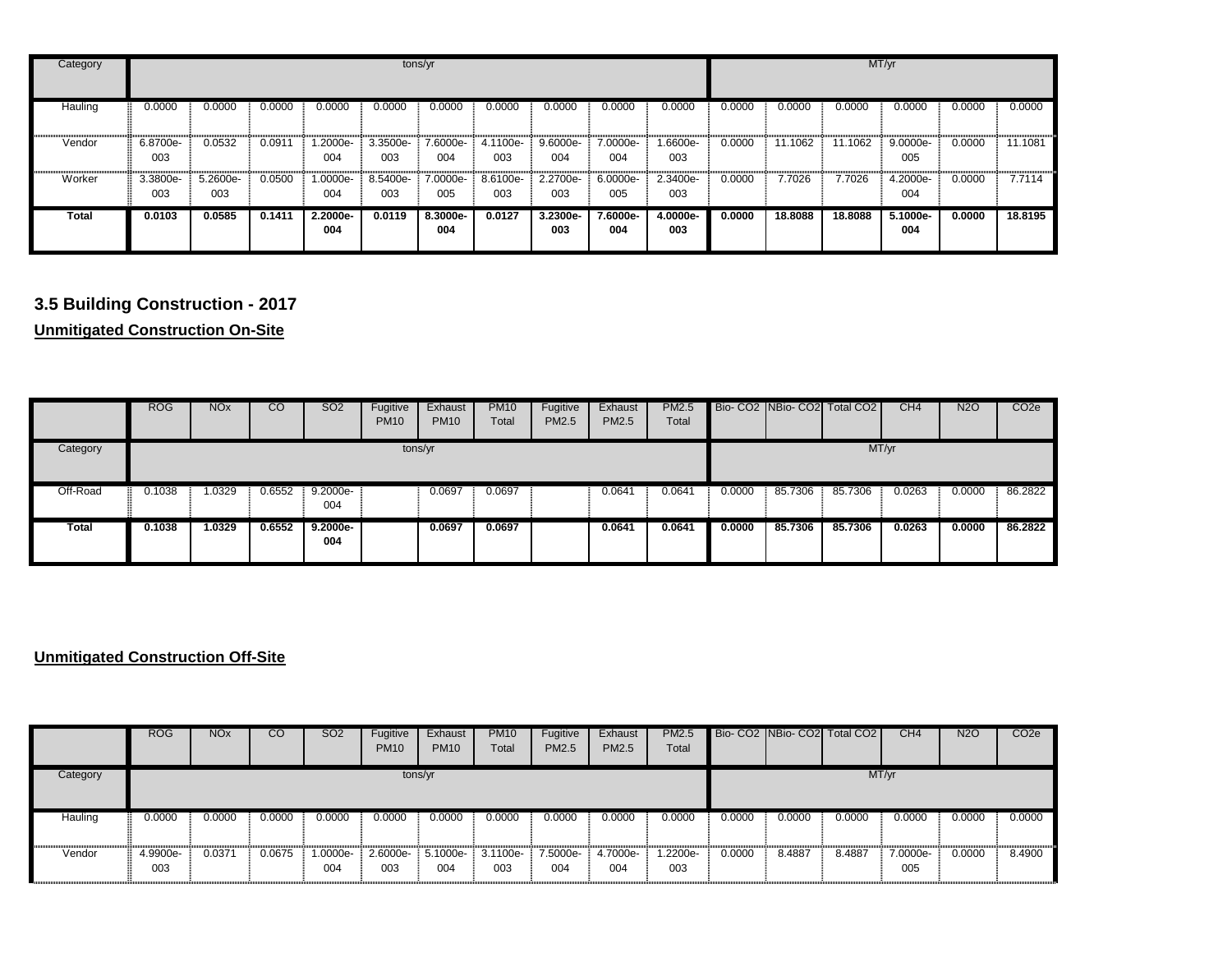| Worker | 2.3300e- | 3.6700e- | 0.0346 | 8.0000e- | 6.6300e- | 5.0000e- | 6.6800e- | .7600e-  | 5.0000e- | 1.8100e- | 0.0000 | 5.7572  | 5.7572  | 3.0000e- | 0.0000 | 5.7634  |
|--------|----------|----------|--------|----------|----------|----------|----------|----------|----------|----------|--------|---------|---------|----------|--------|---------|
|        | 003      | 003      |        | 005      | 003      | 005      | 003      | 003      | 005      | 003      |        |         |         | 004      |        |         |
|        |          |          |        |          |          |          |          |          |          |          |        |         |         |          |        |         |
| Total  | .3200e   | 0.0408   | 0.1021 | .8000e-  | 9.2300e- | 5.6000e- | 9.7900e- | 2.5100e- | 5.2000e- | 3.0300e- | 0.0000 | 14.2458 | 14.2458 | 3.7000e- | 0.0000 | 14.2535 |
|        | 003      |          |        | 004      | 003      | 004      | 003      | 003      | 004      | 003      |        |         |         | 004      |        |         |

**3.6 Paving - 2017**

**Unmitigated Construction On-Site**

|          | <b>ROG</b>      | <b>NO<sub>x</sub></b> | CO     | <b>SO2</b>      | Fugitive<br><b>PM10</b> | Exhaust<br><b>PM10</b> | <b>PM10</b><br>Total | Fugitive<br>PM2.5 | Exhaust<br>PM2.5 | <b>PM2.5</b><br>Total |        |        | Bio-CO2 NBio-CO2 Total CO2 | CH <sub>4</sub>   | <b>N2O</b> | CO <sub>2e</sub> |
|----------|-----------------|-----------------------|--------|-----------------|-------------------------|------------------------|----------------------|-------------------|------------------|-----------------------|--------|--------|----------------------------|-------------------|------------|------------------|
| Category |                 |                       |        |                 | tons/yr                 |                        |                      |                   |                  |                       |        |        | MT/yr                      |                   |            |                  |
| Off-Road | 9.3700e-        | 0.0885                | 0.0652 | 1.0000e-        |                         | 5.4200e-               | 5.4200e-             |                   | 5.0100e-         | 5.0100e-              | 0.0000 | 8.7275 | 8.7275                     | 2.4200e-          | 0.0000     | 8.7784           |
|          | 003             |                       |        | 004             |                         | 003                    | 003                  |                   | 003              | 003                   |        |        |                            | 003               |            |                  |
| Paving   | 0.0000          |                       |        |                 |                         | 0.0000                 | 0.0000               |                   | 0.0000           | 0.0000                | 0.0000 | 0.0000 | 0.0000                     | 0.0000            | 0.0000     | 0.0000           |
| Total    | 9.3700e-<br>003 | 0.0885                | 0.0652 | 1.0000e-<br>004 |                         | 5.4200e-<br>003        | 5.4200e-<br>003      |                   | 5.0100e-<br>003  | $5.0100e-$<br>003     | 0.0000 | 8.7275 | 8.7275                     | $2.4200e-$<br>003 | 0.0000     | 8.7784           |

#### **Unmitigated Construction Off-Site**

|              | <b>ROG</b>      | <b>NO<sub>x</sub></b> | $\overline{c}$  | SO <sub>2</sub> | Fugitive<br><b>PM10</b> | Exhaust<br><b>PM10</b> | <b>PM10</b><br>Total | Fugitive<br><b>PM2.5</b> | Exhaust<br>PM2.5  | <b>PM2.5</b><br>Total |        |        | Bio- CO2 NBio- CO2 Total CO2 | CH4             | <b>N2O</b> | CO <sub>2e</sub> |
|--------------|-----------------|-----------------------|-----------------|-----------------|-------------------------|------------------------|----------------------|--------------------------|-------------------|-----------------------|--------|--------|------------------------------|-----------------|------------|------------------|
| Category     |                 |                       |                 |                 | tons/yr                 |                        |                      |                          |                   |                       |        |        | MT/yr                        |                 |            |                  |
| Hauling      | 0.0000          | 0.0000                | 0.0000          | 0.0000          | 0.0000                  | 0.0000                 | 0.0000               | 0.0000                   | 0.0000            | 0.0000                | 0.0000 | 0.0000 | 0.0000                       | 0.0000          | 0.0000     | 0.0000           |
| Vendor       | 0.0000          | 0.0000                | 0.0000          | 0.0000          | 0.0000                  | 0.0000                 | 0.0000               | 0.0000                   | 0.0000            | 0.0000                | 0.0000 | 0.0000 | 0.0000                       | 0.0000          | 0.0000     | 0.0000           |
| Worker       | 5.1000e-<br>004 | 8.1000e-<br>004       | 7.6500e-<br>003 | 2.0000e-<br>005 | 1.4600e-<br>003         | 1.0000e-<br>005        | .4800e-<br>003       | 3.9000e-<br>004          | 1.0000e-<br>005   | 4.0000e-<br>004       | 0.0000 | .2715  | 1.2715                       | 7.0000e-<br>005 | 0.0000     | 1.2729           |
| <b>Total</b> | 5.1000e-<br>004 | 8.1000e-<br>004       | 7.6500e-<br>003 | 2.0000e-<br>005 | 1.4600e-<br>003         | $1.0000e-$<br>005      | 1.4800e-<br>003      | 3.9000e-<br>004          | $1.0000e-$<br>005 | 4.0000e-<br>004       | 0.0000 | 1.2715 | 1.2715                       | 7.0000e-<br>005 | 0.0000     | 1.2729           |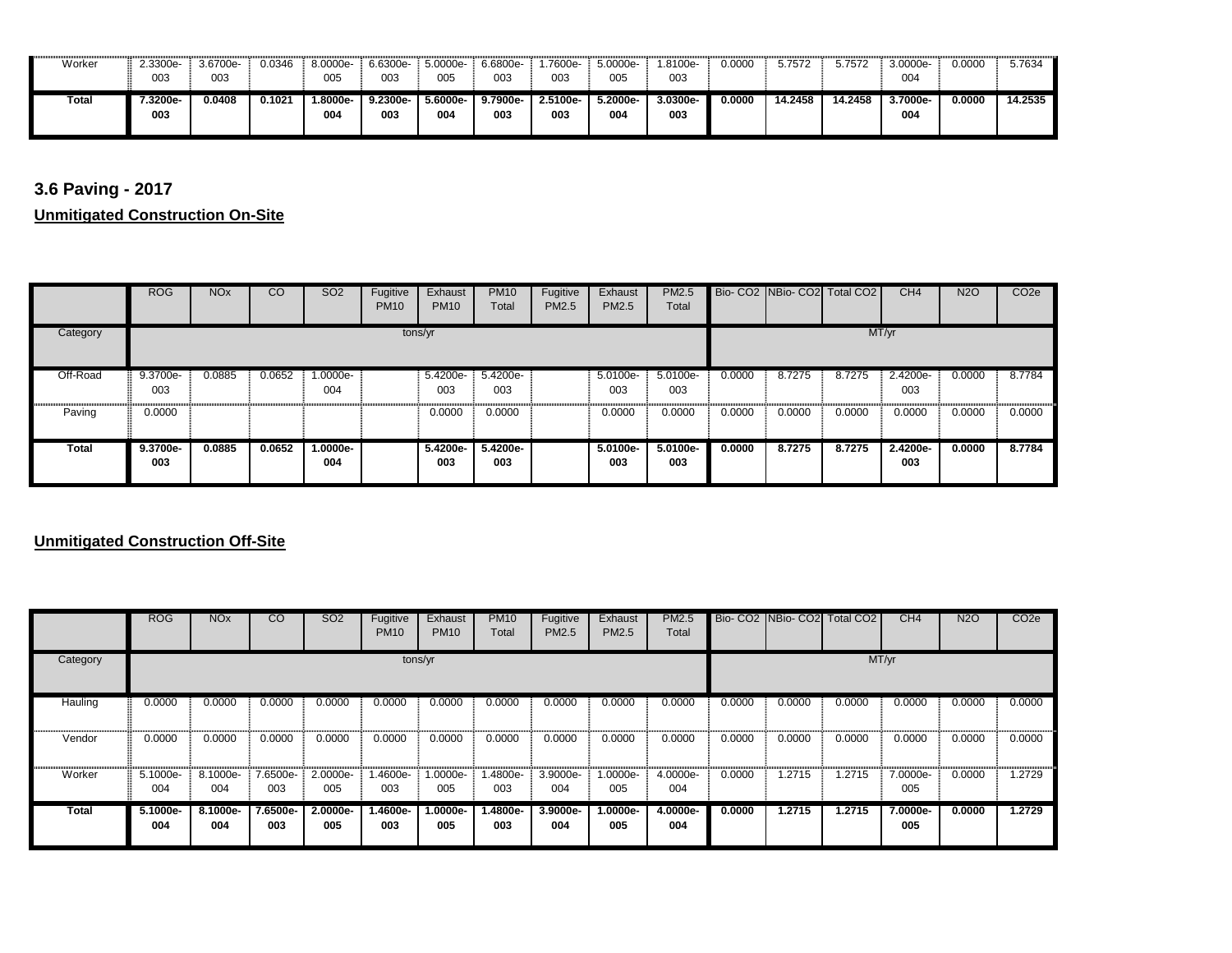## **3.7 Architectural Coating - 2017 Unmitigated Construction On-Site**

 $\sim$ 

|                 | <b>ROG</b>      | <b>NO<sub>x</sub></b> | $\overline{c}$ | SO <sub>2</sub> | Fugitive<br><b>PM10</b> | Exhaust<br><b>PM10</b> | <b>PM10</b><br>Total | Fugitive<br>PM2.5 | Exhaust<br>PM2.5  | <b>PM2.5</b><br>Total |        | Bio- CO2   NBio- CO2   Total CO2 |        | CH4               | <b>N2O</b> | CO <sub>2</sub> e |
|-----------------|-----------------|-----------------------|----------------|-----------------|-------------------------|------------------------|----------------------|-------------------|-------------------|-----------------------|--------|----------------------------------|--------|-------------------|------------|-------------------|
| Category        |                 |                       |                |                 | tons/yr                 |                        |                      |                   |                   |                       |        |                                  | MT/yr  |                   |            |                   |
| Archit. Coating | 0.1512          |                       |                |                 |                         | 0.0000                 | 0.0000               |                   | 0.0000            | 0.0000                | 0.0000 | 0.0000                           | 0.0000 | 0.0000            | 0.0000     | 0.0000            |
| Off-Road        | 2.9900e-<br>003 | 0.0197                | 0.0168         | 3.0000e-<br>005 |                         | 1.5600e-<br>003        | 1.5600e-<br>003      |                   | 1.5600e-<br>003   | 1.5600e-<br>003       | 0.0000 | 2.2979                           | 2.2979 | 2.4000e-<br>004   | 0.0000     | 2.3030            |
| Total           | 0.1542          | 0.0197                | 0.0168         | 3.0000e-<br>005 |                         | 1.5600e-<br>003        | 1.5600e-<br>003      |                   | $1.5600e-$<br>003 | 1.5600e-<br>003       | 0.0000 | 2.2979                           | 2.2979 | $2.4000e-$<br>004 | 0.0000     | 2.3030            |

#### **Unmitigated Construction Off-Site**

|              | <b>ROG</b>      | <b>NO<sub>x</sub></b> | CO              | SO <sub>2</sub> | Fugitive<br><b>PM10</b> | Exhaust<br><b>PM10</b> | <b>PM10</b><br>Total | Fugitive<br>PM2.5 | Exhaust<br>PM2.5 | <b>PM2.5</b><br>Total |        |        | Bio-CO2 INBio-CO2I Total CO2 | CH <sub>4</sub> | <b>N2O</b> | CO <sub>2e</sub> |
|--------------|-----------------|-----------------------|-----------------|-----------------|-------------------------|------------------------|----------------------|-------------------|------------------|-----------------------|--------|--------|------------------------------|-----------------|------------|------------------|
| Category     |                 |                       |                 |                 | tons/yr                 |                        |                      |                   |                  |                       |        |        |                              | MT/yr           |            |                  |
| Hauling      | 0.0000          | 0.0000                | 0.0000          | 0.0000          | 0.0000                  | 0.0000                 | 0.0000               | 0.0000            | 0.0000           | 0.0000                | 0.0000 | 0.0000 | 0.0000                       | 0.0000          | 0.0000     | 0.0000           |
| Vendor       | 0.0000          | 0.0000                | 0.0000          | 0.0000          | 0.0000                  | 0.0000                 | 0.0000               | 0.0000            | 0.0000           | 0.0000                | 0.0000 | 0.0000 | 0.0000                       | 0.0000          | 0.0000     | 0.0000           |
| Worker       | 6.0000e-<br>005 | 9.0000e-<br>005       | 8.5000e-<br>004 | 0.0000          | 1.6000e-<br>004         | 0.0000                 | 1.6000e-<br>004      | 4.0000e-<br>005   | 0.0000           | 4.0000e-<br>005       | 0.0000 | 0.1413 | 0.1413                       | 1.0000e-<br>005 | 0.0000     | 0.1414           |
| <b>Total</b> | 6.0000e-<br>005 | 9.0000e-<br>005       | 8.5000e-<br>004 | 0.0000          | $1.6000e-$<br>004       | 0.0000                 | 1.6000e-<br>004      | 4.0000e-<br>005   | 0.0000           | 4.0000e-<br>005       | 0.0000 | 0.1413 | 0.1413                       | 1.0000e-<br>005 | 0.0000     | 0.1414           |

## **4.0 Operational Detail - Mobile**

**4.1 Mitigation Measures Mobile**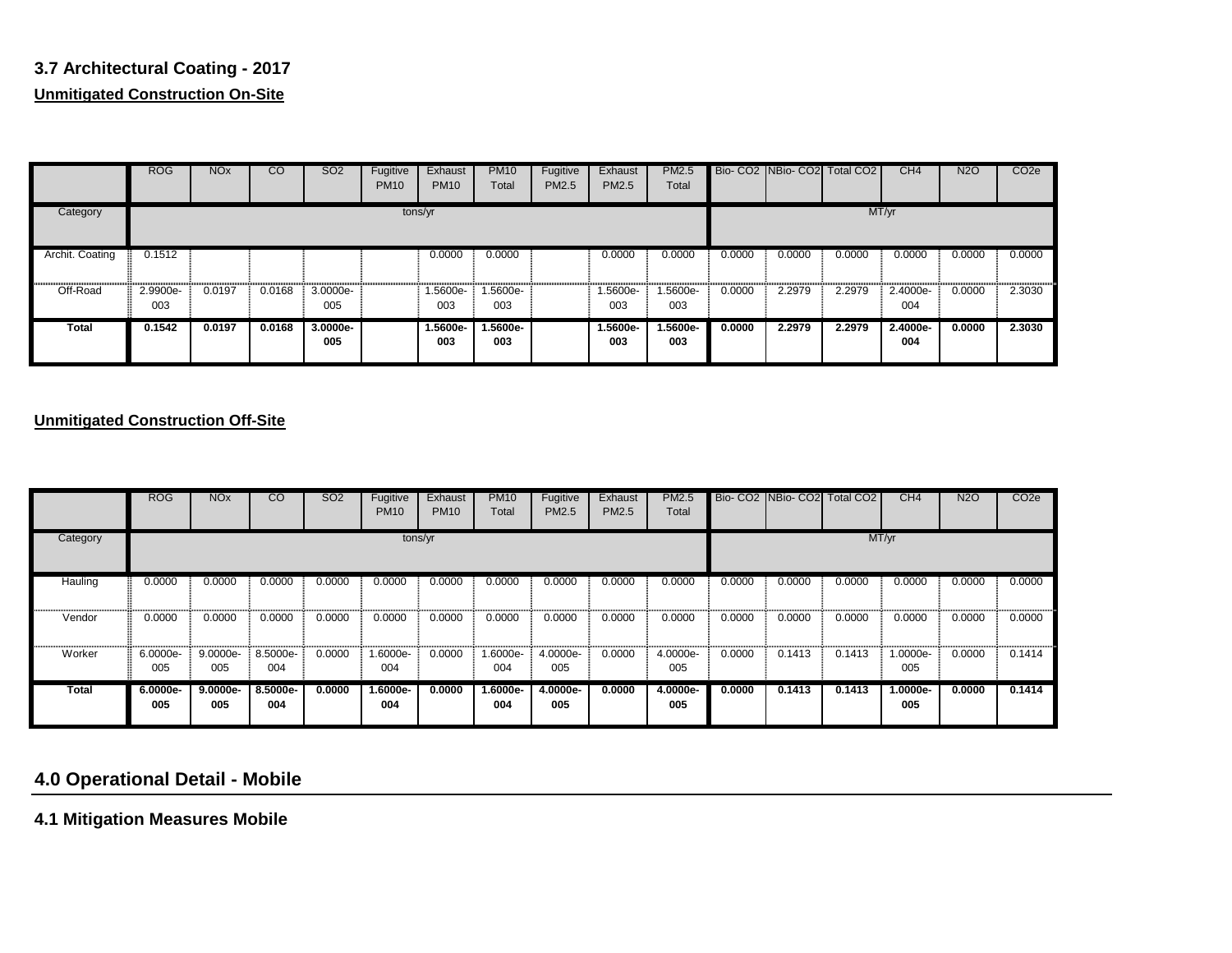|             | <b>ROG</b> | <b>NO<sub>x</sub></b> | CO <sub>.</sub> | SO <sub>2</sub> | Fugitive<br><b>PM10</b> | Exhaust<br><b>PM10</b> | <b>PM10</b><br>Total | Fugitive<br><b>PM2.5</b> | Exhaust<br><b>PM2.5</b> | <b>PM2.5</b><br>Total |        |          | Bio- CO2   NBio- CO2   Total CO2 | CH4    | N <sub>2</sub> C | CO <sub>2e</sub> |
|-------------|------------|-----------------------|-----------------|-----------------|-------------------------|------------------------|----------------------|--------------------------|-------------------------|-----------------------|--------|----------|----------------------------------|--------|------------------|------------------|
| Category    |            |                       |                 |                 | tons/yr                 |                        |                      |                          |                         |                       |        |          | MT/yr                            |        |                  |                  |
| Unmitigated | ህ.3734     | 0.6540                | 3.4942          | 7.6400e-<br>003 | 0.5727                  | 9.0100e-<br>003        | 0.5817               | 0.1536                   | 8.3000e-<br>003         | 0.1619                | 0.0000 | 565.0210 | 565.0210                         | 0.0241 | 0.0000           | 565.5268         |

#### **4.2 Trip Summary Information**

|                         |         | Average Daily Trip Rate |        | Unmitigated       | Mitigated         |
|-------------------------|---------|-------------------------|--------|-------------------|-------------------|
| Land Use                | Weekday | Saturday                | Sunday | <b>Annual VMT</b> | <b>Annual VMT</b> |
| Medical Office Building | .047.77 | 259.84                  | 44.95  | .550.041          | 1,550,041         |
| $\tau_{\textrm{otal}}$  | .047.77 | 259.84                  | 44.95  | ,550,041          | 550,041,          |

## **4.3 Trip Type Information**

|                                |      | Miles |      |          | Trip % |                                                                        |         | Trip Purpose %  |         |
|--------------------------------|------|-------|------|----------|--------|------------------------------------------------------------------------|---------|-----------------|---------|
| Land Use                       |      |       |      | $\cdots$ |        | H-W or C-W LH-S or C-C LH-O or C-NW LH-W or C-LH-S or C-C LH-O or C-NW | Primary | <b>Diverted</b> | Pass-by |
| <b>Medical Office Building</b> | 9.50 | 7.30  | 7.30 | 29.60    | 51.40  | 19.00                                                                  | 60      | $\sim$<br>ა∪    | 10      |

| $\Box$ DA | ∼         | DT2                  | <b>MDV</b> | ∴ירחי<br>∠⊓∟ | LHD2     | MHI      | 11 H<br>┒⊓แ | OBUS    | UBUS     | <b>MC</b> | <b>SBUS</b> | MH       |
|-----------|-----------|----------------------|------------|--------------|----------|----------|-------------|---------|----------|-----------|-------------|----------|
| J.579415  | J.062669F | 17643<br>$U \cdot I$ | 13724      | 0.029579     | 0.004153 | 0.015740 | 0.004138    | 0.02638 | J.003681 | 0.006622  | 0.000227    | J.000983 |

## **5.0 Energy Detail**

## **4.4 Fleet Mix**

Historical Energy Use: N

## **5.1 Mitigation Measures Energy**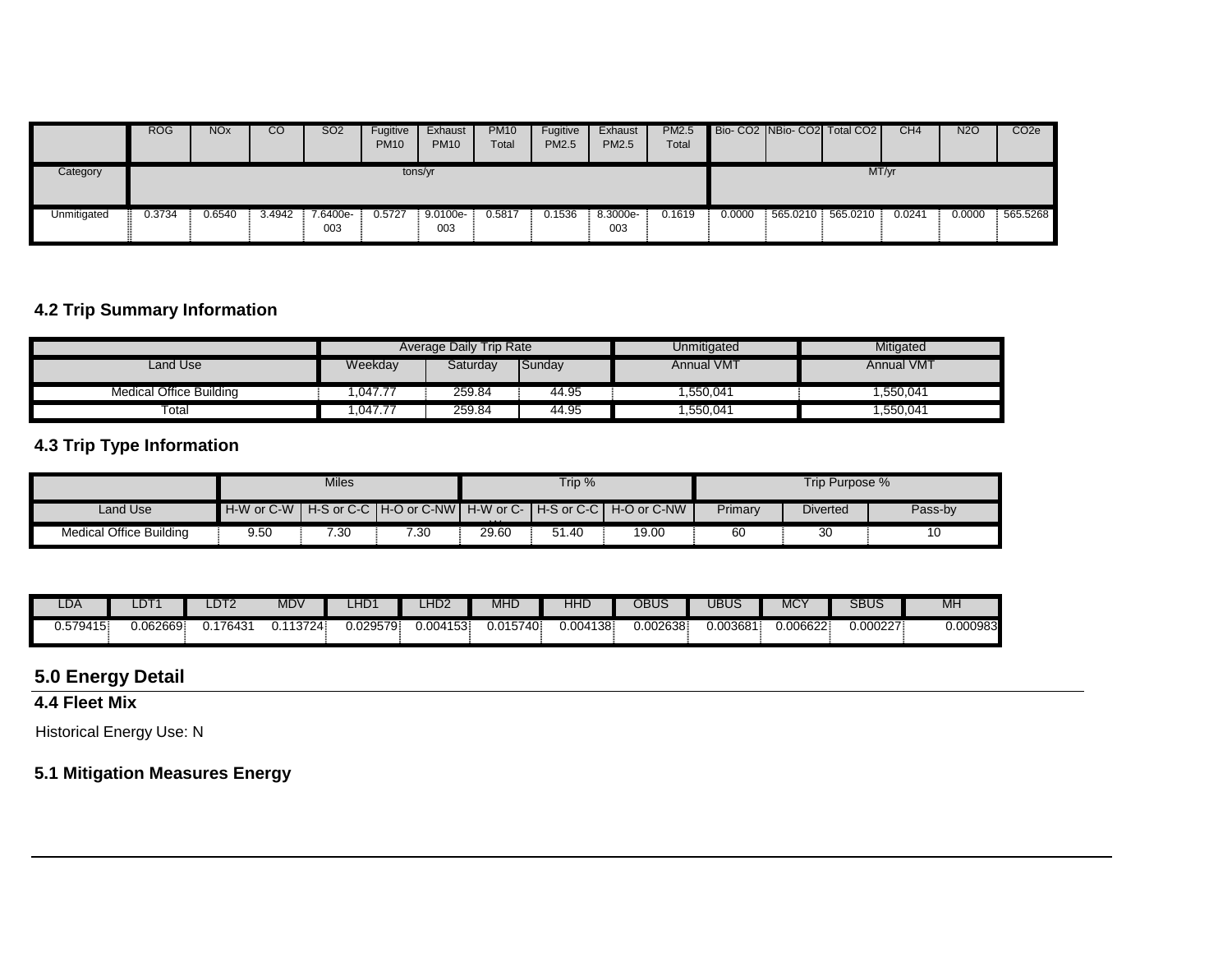|                            | <b>ROG</b>      | <b>NO<sub>x</sub></b> | $\overline{c}$ | <b>SO2</b>      | Fugitive<br><b>PM10</b> | Exhaust<br><b>PM10</b> | <b>PM10</b><br>Total | Fugitive<br>PM2.5 | Exhaust<br><b>PM2.5</b> | <b>PM2.5</b><br>Total |        |         | Bio- CO2   NBio- CO2   Total CO2 | CH4             | <b>N2O</b>         | CO <sub>2e</sub> |
|----------------------------|-----------------|-----------------------|----------------|-----------------|-------------------------|------------------------|----------------------|-------------------|-------------------------|-----------------------|--------|---------|----------------------------------|-----------------|--------------------|------------------|
| Category                   |                 |                       |                |                 |                         | tons/yr                |                      |                   |                         |                       |        |         |                                  | MT/yr           |                    |                  |
| Electricity<br>Unmitigated |                 |                       |                |                 |                         | 0.0000                 | 0.0000               |                   | 0.0000                  | 0.0000                | 0.0000 | 67.9604 | 67.9604                          | 4.4300e-<br>003 | $9.2000e -$<br>004 | 68.3375          |
| NaturalGas<br>Unmitigated  | 2.4200e-<br>003 | 0.0220                | 0.0185         | 1.3000e-<br>004 |                         | 1.6700e-<br>003        | 1.6700e-<br>003      |                   | 1.6700e-<br>003         | -6700e.<br>003        | 0.0000 | 23.9406 | 23.9406                          | 4.6000e-<br>004 | 4.4000e-<br>004    | 24.0863          |

## **5.2 Energy by Land Use - NaturalGas**

**Unmitigated**

|                                          | <b>NaturalGa</b><br>s Use | <b>ROG</b>      | NO <sub>x</sub> | <b>CO</b> | <b>SO2</b>      | Fugitive<br><b>PM10</b> | Exhaust<br><b>PM10</b> | <b>PM10</b><br>Total | Fugitive<br>PM2.5 | Exhaust<br>PM2.5 | <b>PM2.5</b><br>Total |        | Bio- CO <sub>2</sub> NBio- CO <sub>2</sub> Total CO <sub>2</sub> |         | CH <sub>4</sub> | <b>N2O</b>      | CO <sub>2e</sub> |
|------------------------------------------|---------------------------|-----------------|-----------------|-----------|-----------------|-------------------------|------------------------|----------------------|-------------------|------------------|-----------------------|--------|------------------------------------------------------------------|---------|-----------------|-----------------|------------------|
| Land Use                                 | kBTU/yr                   |                 |                 |           |                 |                         | tons/yr                |                      |                   |                  |                       |        |                                                                  |         | MT/yr           |                 |                  |
| <b>Medical Office</b><br><b>Building</b> | 448630                    | 2.4200e-<br>003 | 0.0220          | 0.0185    | 1.3000e-<br>004 |                         | 1.6700e-<br>003        | 1.6700e-<br>003      |                   | 1.6700e-<br>003  | 1.6700e-<br>003       | 0.0000 | 23.9406                                                          | 23.9406 | 4.6000e-<br>004 | 4.4000e-<br>004 | 24.0863          |
| Total                                    |                           | 2.4200e-<br>003 | 0.0220          | 0.0185    | 1.3000e-<br>004 |                         | 1.6700e-<br>003        | 1.6700e-<br>003      |                   | 1.6700e-<br>003  | -.6700e<br>003        | 0.0000 | 23.9406                                                          | 23.9406 | 4.6000e-<br>004 | 4.4000e-<br>004 | 24.0863          |

**Unmitigated 5.3 Energy by Land Use - Electricity**

|                                          | Electricity<br>Use | <b>Total CO2</b>       | CH4             | <b>N2O</b>      | CO <sub>2e</sub> |
|------------------------------------------|--------------------|------------------------|-----------------|-----------------|------------------|
| Land Use                                 | kWh/yr             |                        |                 | MT/yr           |                  |
| <b>Medical Office</b><br><b>Building</b> | 336690             | I<br>67.9604<br>τ<br>E | 4.4300e-<br>003 | 9.2000e-<br>004 | 68.3375          |
| Total                                    |                    | 67.9604                | 4.4300e-<br>003 | 9.2000e-<br>004 | 68.3375          |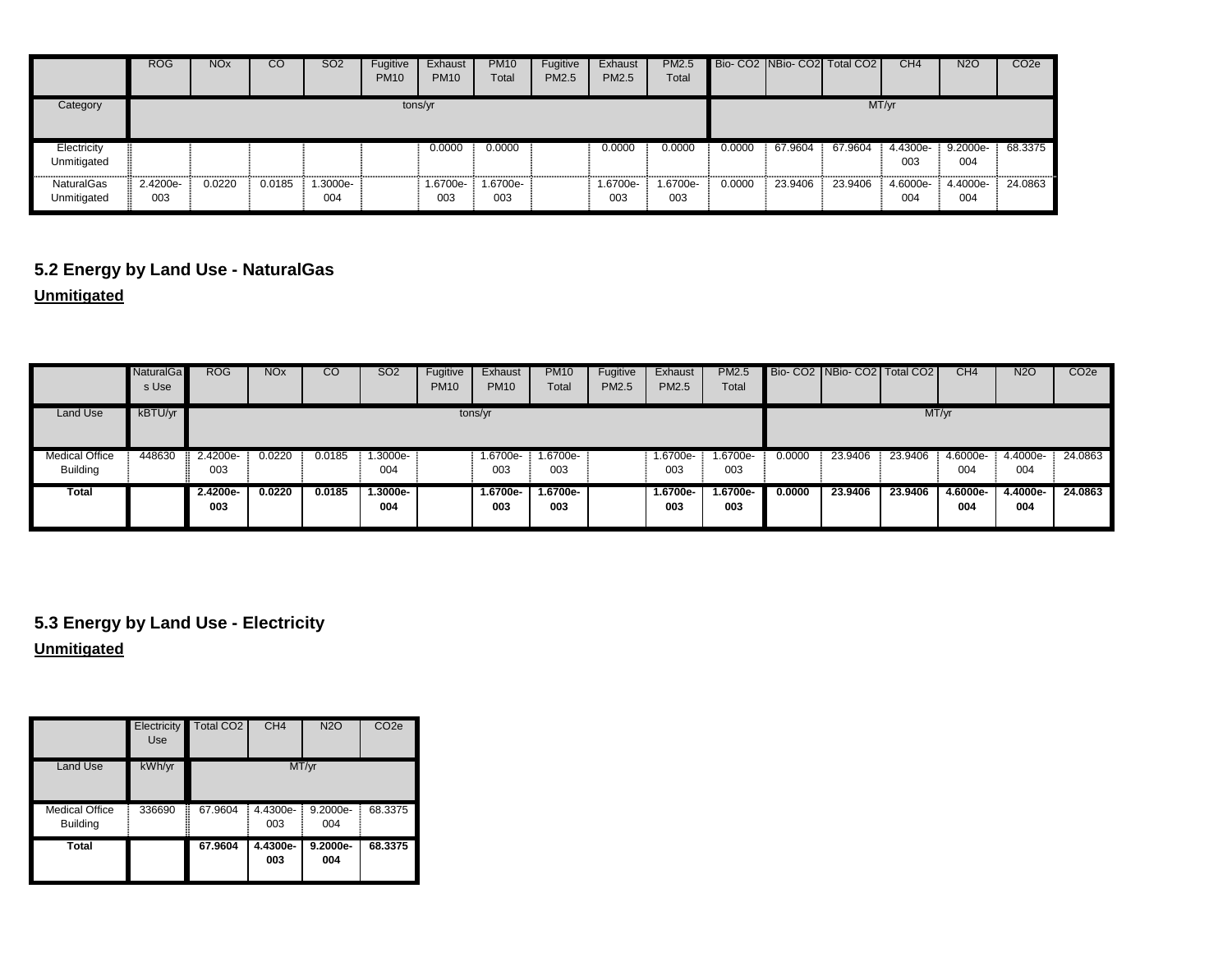## **6.0 Area Detail**

## **6.1 Mitigation Measures Area**

|             | <b>ROG</b> | <b>NO<sub>x</sub></b> | CO              | <b>SO2</b> | Fugitive<br><b>PM10</b> | Exhaust<br><b>PM10</b> | <b>PM10</b><br>Total | Fugitive<br><b>PM2.5</b> | Exhaust<br><b>PM2.5</b> | <b>PM2.5</b><br>Total |        |                 | Bio-CO2 NBio-CO2 Total CO2 | CH4    | <b>N2O</b> | CO <sub>2</sub> e |
|-------------|------------|-----------------------|-----------------|------------|-------------------------|------------------------|----------------------|--------------------------|-------------------------|-----------------------|--------|-----------------|----------------------------|--------|------------|-------------------|
| Category    |            |                       |                 |            | tons/yr                 |                        |                      |                          |                         |                       |        |                 | MT/yr                      |        |            |                   |
| Unmitigated | 0.1284     | 0.0000                | 2.7000e-<br>004 | 0.0000     |                         | 0.0000                 | 0.0000               |                          | 0.0000                  | 0.0000                | 0.0000 | 5.2000e-<br>004 | 5.2000e-<br>004            | 0.0000 | 0.0000     | 5.5000e-<br>004   |

# **6.2 Area by SubCategory**

**Unmitigated**

|                          | <b>ROG</b>      | <b>NO<sub>x</sub></b> | CO              | SO <sub>2</sub> | Fugitive<br><b>PM10</b> | Exhaust<br><b>PM10</b> | <b>PM10</b><br>Total | Fugitive<br>PM2.5 | Exhaust<br><b>PM2.5</b> | <b>PM2.5</b><br>Total |        | Bio- CO2 NBio- CO2 Total CO2 |                    | CH4    | <b>N2O</b> | CO <sub>2</sub> e |
|--------------------------|-----------------|-----------------------|-----------------|-----------------|-------------------------|------------------------|----------------------|-------------------|-------------------------|-----------------------|--------|------------------------------|--------------------|--------|------------|-------------------|
| SubCategory              |                 |                       |                 |                 | tons/yr                 |                        |                      |                   |                         |                       |        |                              |                    | MT/yr  |            |                   |
| Architectural<br>Coating | 0.0151          |                       |                 |                 |                         | 0.0000                 | 0.0000               |                   | 0.0000                  | 0.0000                | 0.0000 | 0.0000                       | 0.0000             | 0.0000 | 0.0000     | 0.0000            |
| Consumer<br>Products     | 0.1133          |                       |                 |                 |                         | 0.0000                 | 0.0000               |                   | 0.0000                  | 0.0000                | 0.0000 | 0.0000                       | 0.0000             | 0.0000 | 0.0000     | 0.0000            |
| Landscaping              | 3.0000e-<br>005 | 0.0000                | 2.7000e-<br>004 | 0.0000          |                         | 0.0000                 | 0.0000               |                   | 0.0000                  | 0.0000                | 0.0000 | 5.2000e-<br>004              | 5.2000e-<br>004    | 0.0000 | 0.0000     | 5.5000e-<br>004   |
| Total                    | 0.1284          | 0.0000                | 2.7000e-<br>004 | 0.0000          |                         | 0.0000                 | 0.0000               |                   | 0.0000                  | 0.0000                | 0.0000 | 5.2000e-<br>004              | $5.2000e -$<br>004 | 0.0000 | 0.0000     | 5.5000e-<br>004   |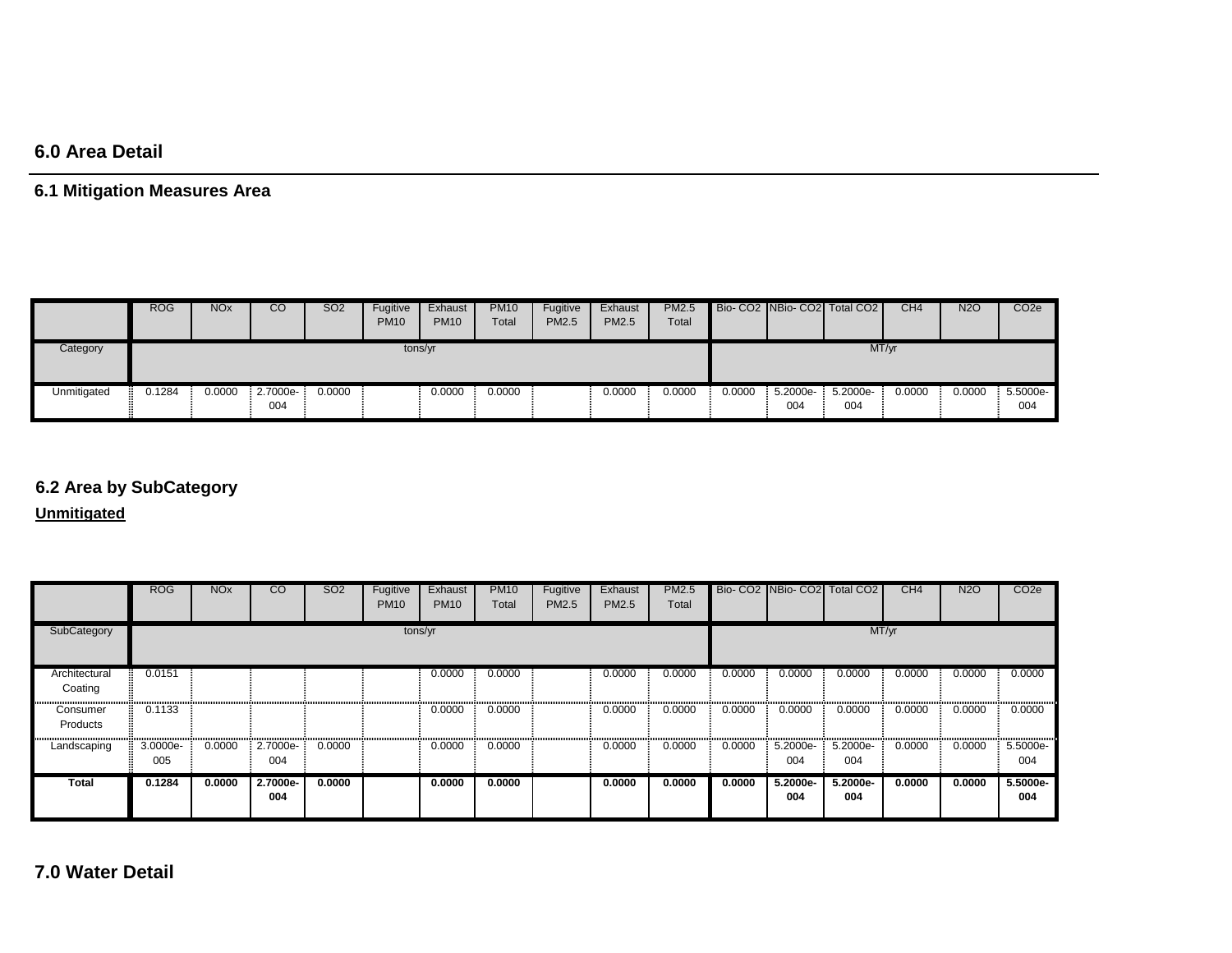## **7.1 Mitigation Measures Water**

|             | Total CO <sub>2</sub> | CH <sub>4</sub> | <b>N2O</b>      | CO <sub>2e</sub> |
|-------------|-----------------------|-----------------|-----------------|------------------|
| Category    |                       | MT/yr           |                 |                  |
| Unmitigated | I<br>5.6186<br>ī      | 0.1189          | 2.8600e-<br>003 | 9.0014           |

## **7.2 Water by Land Use**

**Unmitigated**

|                                          | Indoor/Out<br>door Use   | Total CO <sub>2</sub> | CH <sub>4</sub> | <b>N2O</b>      | CO <sub>2e</sub> |
|------------------------------------------|--------------------------|-----------------------|-----------------|-----------------|------------------|
| Land Use                                 | Mgal                     |                       |                 | MT/yr           |                  |
| <b>Medical Office</b><br><b>Building</b> | Ī<br>3.63894<br>0.693131 | 5.6186<br>Ī           | 0.1189          | 2.8600e-<br>003 | 9.0014           |
| Total                                    |                          | 5.6186                | 0.1189          | 2.8600e-<br>003 | 9.0014           |

## **8.0 Waste Detail**

**8.1 Mitigation Measures Waste**

**Category/Year**